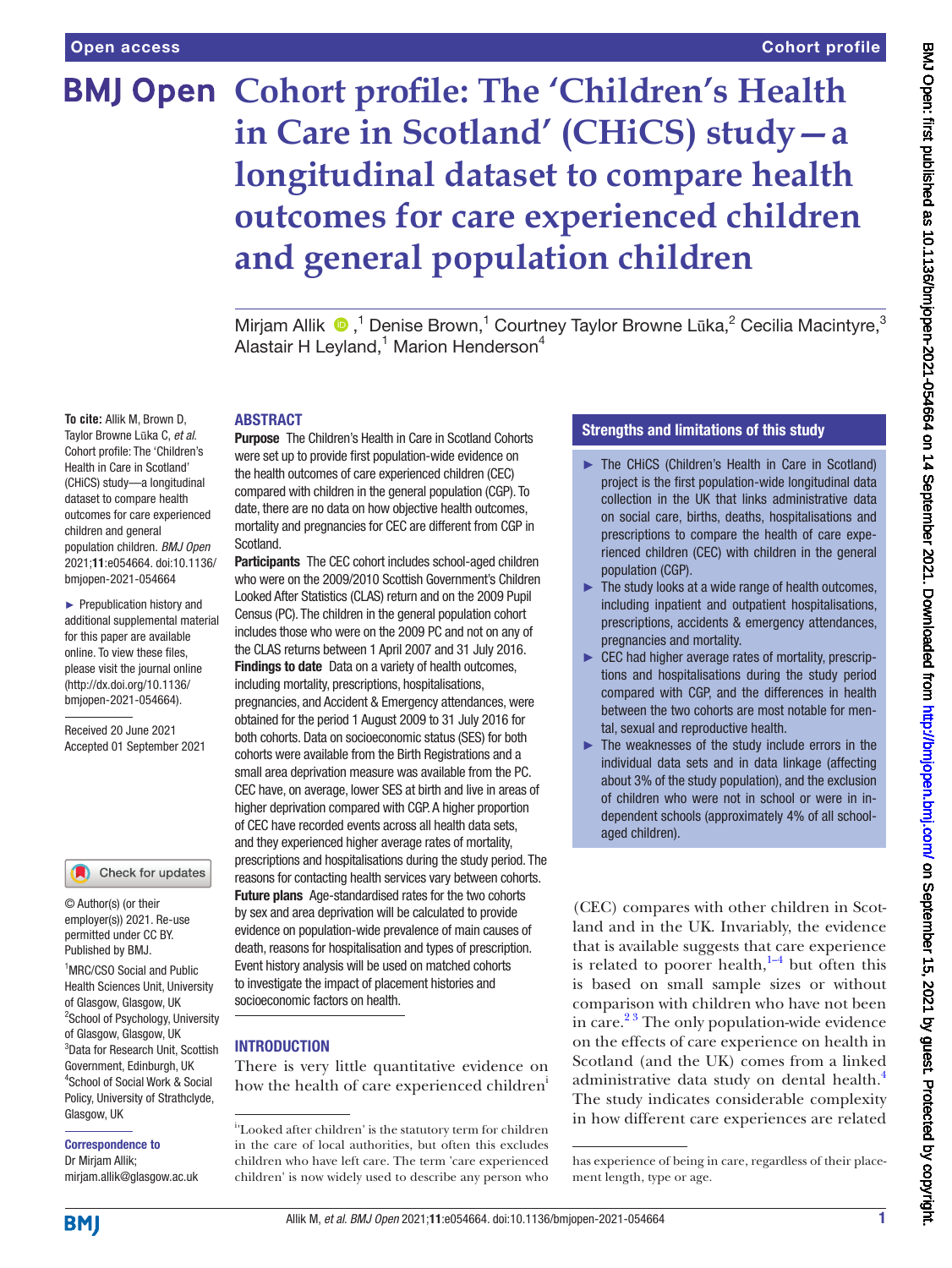<span id="page-1-0"></span>

| Number, percentage and length of placements during study period by the type of placement<br>Table 1                                                                                                                                                                                                                                                                                  |                   |               |                 |                |
|--------------------------------------------------------------------------------------------------------------------------------------------------------------------------------------------------------------------------------------------------------------------------------------------------------------------------------------------------------------------------------------|-------------------|---------------|-----------------|----------------|
| <b>Placement type</b>                                                                                                                                                                                                                                                                                                                                                                | <b>Placements</b> |               | Length (months) |                |
|                                                                                                                                                                                                                                                                                                                                                                                      | N                 | $\frac{0}{0}$ | <b>Mean</b>     | <b>Median</b>  |
| Private household placement                                                                                                                                                                                                                                                                                                                                                          |                   |               |                 |                |
| At home                                                                                                                                                                                                                                                                                                                                                                              | 8716              | 31.2          | 16.7            | 12             |
| With foster carers provided by LA                                                                                                                                                                                                                                                                                                                                                    | 5705              | 20.4          | 23.6            | 13             |
| With foster carers purchased by LA                                                                                                                                                                                                                                                                                                                                                   | 2362              | 8.4           | 25.4            | 15             |
| With friends/relatives                                                                                                                                                                                                                                                                                                                                                               | 4958              | 17.7          | 25.6            | 17             |
| In other community                                                                                                                                                                                                                                                                                                                                                                   | 349               | 1.2           | 6.4             | 4              |
| With prospective adopters                                                                                                                                                                                                                                                                                                                                                            | 180               | 0.6           | 15.2            | 12             |
| Residential placements                                                                                                                                                                                                                                                                                                                                                               |                   |               |                 |                |
| In LA home                                                                                                                                                                                                                                                                                                                                                                           | 2545              | 9.1           | 11.2            | 6              |
| In residential school                                                                                                                                                                                                                                                                                                                                                                | 1051              | 3.8           | 16.3            | 12             |
| In secure accommodation                                                                                                                                                                                                                                                                                                                                                              | 729               | 2.6           | 4.8             | 3              |
| In voluntary home                                                                                                                                                                                                                                                                                                                                                                    | 352               | 1.3           | 13.9            | 8              |
| In crisis care                                                                                                                                                                                                                                                                                                                                                                       | 85                | 0.3           | 6.0             | $\overline{2}$ |
| Other residential                                                                                                                                                                                                                                                                                                                                                                    | 929               | 3.3           | 10.9            | 5              |
| Total                                                                                                                                                                                                                                                                                                                                                                                | 27961             | 100           | 19.2            | 11             |
| $\overline{1}$ $\overline{0}$ $\overline{1}$ $\overline{2}$ $\overline{3}$ $\overline{4}$ $\overline{1}$ $\overline{2}$ $\overline{2}$ $\overline{3}$ $\overline{4}$ $\overline{2}$ $\overline{2}$ $\overline{3}$ $\overline{4}$ $\overline{2}$ $\overline{2}$ $\overline{2}$ $\overline{3}$ $\overline{4}$ $\overline{2}$ $\overline{2}$ $\overline{2}$ $\overline{3}$ $\overline{$ |                   |               |                 |                |

LA, local authority.

to health. Overall, CEC experience worse dental health outcomes compared with children who have not been in care, but there are significant differences in health outcomes by care type. For example, urgent and nonurgent dental needs were highest for those in home or kinship care and lower for children in foster care.

The cited research also shows that CEC are more likely to live in deprived areas compared with those who have not been in care, with half of all children in home and kinship care living in the most deprived areas. Importantly, differences in health outcomes between children persist after accounting for area deprivation.<sup>4</sup> Many previous studies have often not been able to account for area deprivation and family socioeconomic status  $(SES)$ ,<sup>[1](#page-11-0)</sup> something that has a substantial effect on both health outcomes<sup>[5](#page-11-3)</sup> and the chances of experiencing social care.<sup>[6](#page-11-4)</sup>

In the UK, researchers have reported higher mortality, $^7$  $^7$ poorer self-rated general and mental health,<sup>[8](#page-11-6)</sup> and higher rates of some physical illnesses (epilepsy, cystic fibrosis and cerebral palsy) $9$  among CEC. There is also evidence of higher pregnancy rates among young women in care.<sup>[10](#page-11-8)</sup> Research in Sweden, Finland and Canada underline high rates of mental health–related problems like suicide and suicide attempts, psychiatric disorders and substance abuse among the care experienced population.<sup>11-15</sup> Other international research has shown evidence of higher rates of avoidable deaths (eg, from causes that could have been prevented by timely medical care, or homicide and unintentional injuries)<sup>16</sup> and emergency department visits<sup>17</sup> among children in foster care.

Beyond this, there is very limited evidence on which objective health outcomes are most likely to differ between children who have and who have not experienced care

and for this reason our study includes a wide variety of health measures, including hospitalisations, clinic attendances, prescriptions and mortality. Based on these findings and our discussions with the Centre for Excellence for Children's Care and Protection (CELCIS) and the Scottish Government, we also decided to include data on pregnancies for the young women in our cohort.

Administrative data linkage is the only feasible way of comparing a wide range of objective health outcomes between CEC and children in the general population (CGP) nationally, and in a representative way. Very few available data sets in Scotland and in the UK include details of both out of home or formal care and indicators of health. National surveys of children's health (eg, Health Behaviour in School-aged Children study) and Scotland's Census include indicators of out-of-home and residential care, but these sources do not include any information on care history, or placement types and lengths. In Scotland, a child can also be 'looked after' while living at home with their parent(s) under a home supervision order. For survey data, this means that it is not always possible to distinguish whether the child is formally considered 'looked after' while living at home or with relatives. Finally, some surveys have too few CEC to analyse health outcomes for this subpopulation.

The lack of quantified evidence on the health of CEC has long been recognised as a major obstacle to evidence-based policy-making in the field.<sup>[18](#page-11-12)</sup> The Children's Health in Care in Scotland (CHiCS) study provides the first robust nationwide evidence, with longitudinal data on care histories for CEC and a wide range of health outcomes for both cohorts of children. Improved knowledge about the health outcomes of CEC, particularly in comparison

ä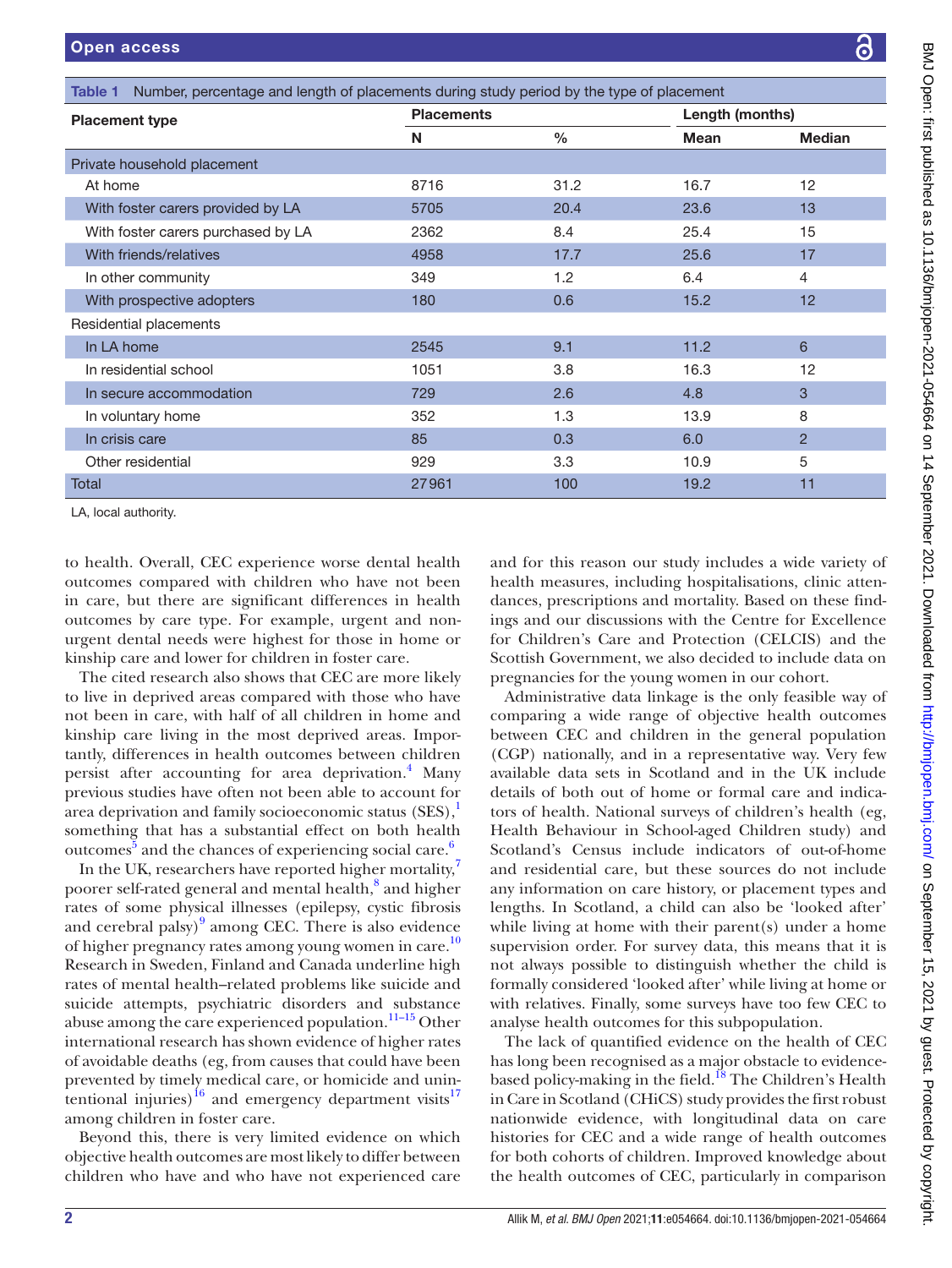

<span id="page-2-0"></span>Figure 1 Development and size of the two study cohorts. \*Each index refers to a unique child. When there are more index values than children in the data (in Birth Registrations and Pupil Census) this means that more than one child had the same linkage identifiers (date of birth, postcode, sex). This is the case for twins/triplets and other linkage errors, these duplicated index values were removed from the data as it was not possible to determine which health records belonged to which child. Note: Dashed arrows indicate children who were removed from the cohorts during data cleaning.

with CGP, will assist with the allocation of services by identifying precise areas of heightened needs, and will inform future research seeking to understand health inequalities between CEC and CGP.

# Cohort description

The CHiCS cohorts follow a range of health outcomes for two groups of school-aged children in publicly funded schools in Scotland: CEC and CGP (ie, not care experienced). Children in Scotland usually start primary school at age 4.5 to 5.5 years. Secondary school begins at age 11 or 12 for a compulsory 4years with the following 2years being optional. All children in the 2009 Pupil Census (PC), taken on 21 September, were included in the baseline cohorts. The CEC cohort was then defined as all those children who were also on the 2009/2010 Scottish Government's Children Looked After (CLAS) return, collected between 1 August 2009 and 31 July 2010. The care histories of CEC were followed up to 31 July 2016 longitudinally, linking seven CLAS returns. The CGP cohort was defined as children who were on the 2009 PC that have not experienced care, that is, not appeared on any of the CLAS returns from the first collection date on 1 April 2007 to the most recent date included in our study on 31 July 2016. The latter comparison was made to all possible CLAS returns available at the time to ensure that

none of the general population children were or became looked after during the study.

The two cohorts of children were linked to all other data sources using the Scottish Candidate Number (SCN) present on the PC. The linkage of CLAS records to health is only possible via the SCN, and CEC who were not in school in 2009/2010, or had an invalid or missing SCN could not be included in the cohort. The 2009/2010 CLAS return was chosen as the baseline cohort as the completeness of SCN on the CLAS return became high enough to make linkage between the CLAS return, the PC and health data representative. Details of SCN completeness for a single CLAS return has been published previ- $\frac{1}{9}$  and for our study this was improved further by the longitudinal linkage of multiple CLAS returns. The PC itself has nearly 100% coverage of all children in publicly funded schools, is frequently used in research and in provision of Accredited National Statistics.

Health outcomes for the CHiCS cohorts will be examined over the 7-year period between 2009 and 2016. The health data include the number of and diagnoses relating to hospital admissions (from Scottish Morbidity Records; SMR01/02/04) or specialty for outpatient clinic attendance (SMR00), number of and British National Formulary (BNF) chapter and section code for prescriptions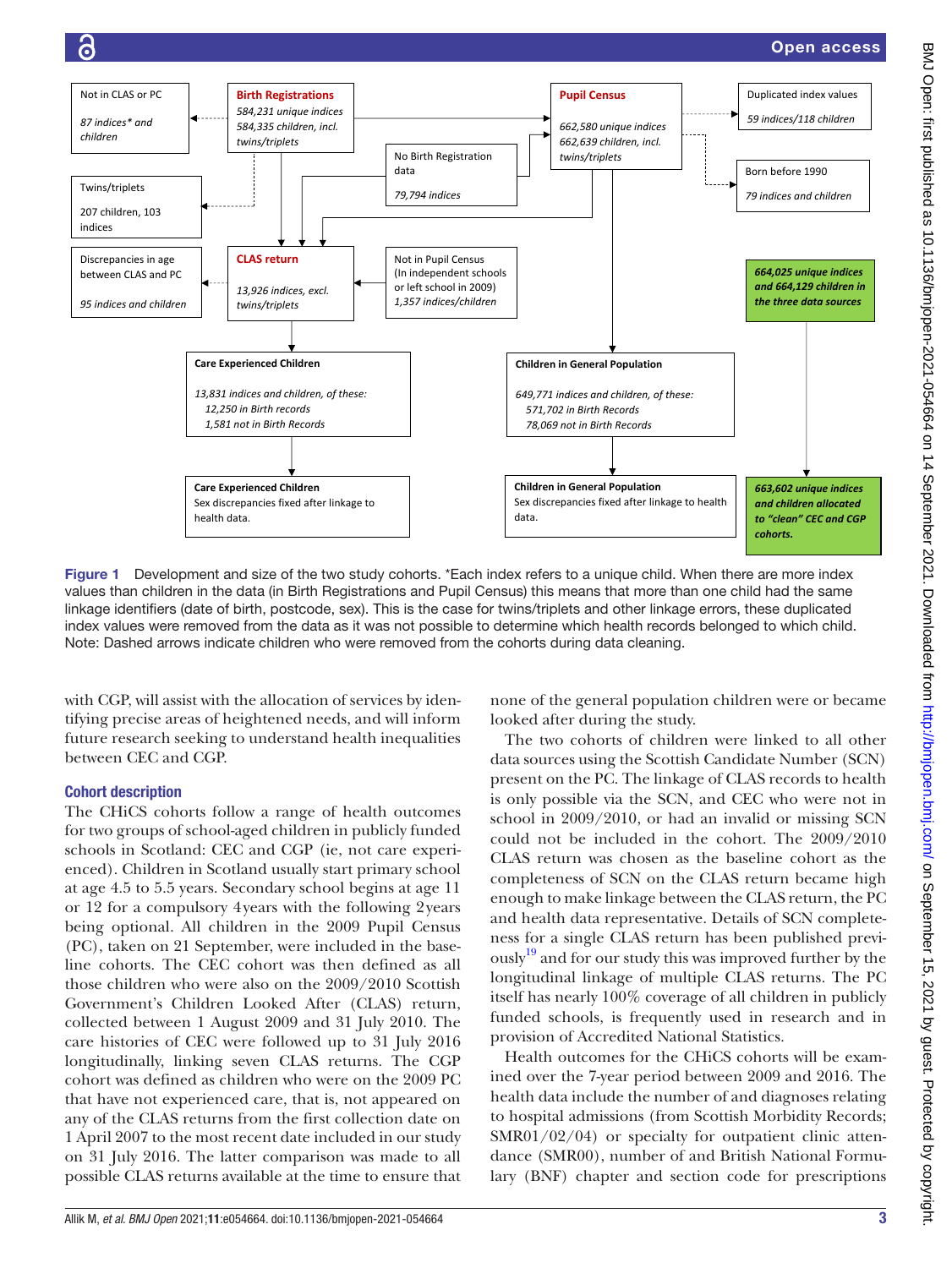<span id="page-3-0"></span>

| Individual-level socioeconomic profiles of CEC and CGP cohorts<br>Table 2 |                             |               |                |      |              |       |            |       |
|---------------------------------------------------------------------------|-----------------------------|---------------|----------------|------|--------------|-------|------------|-------|
|                                                                           | Children with birth records |               |                |      | All children |       |            |       |
|                                                                           | <b>CGP</b>                  |               | <b>CEC</b>     |      | <b>CGP</b>   |       | <b>CEC</b> |       |
|                                                                           | N                           | $\frac{0}{0}$ | N              | $\%$ | N            | $\%$  | N          | $\%$  |
| No (%) of children                                                        | 571702                      | 88.0          | 12250          | 88.6 | 649771       | 100.0 | 13831      | 100.0 |
| Female                                                                    | 281221                      | 49.2          | 5565           | 45.4 | 319438       | 49.2  | 6274       | 45.4  |
| Male                                                                      | 290481                      | 50.8          | 6685           | 54.6 | 330333       | 50.8  | 7557       | 54.6  |
| Age in months                                                             |                             |               |                |      |              |       |            |       |
| Mean (SD)                                                                 | 130 (43.0)                  |               | 135 (42.2)     |      | 131 (43.0)   |       | 136 (42.3) |       |
| Year of birth                                                             |                             |               |                |      |              |       |            |       |
| 1990-1995                                                                 | 160644                      | 28.1          | 4114           | 33.6 | 184923       | 28.5  | 4830       | 34.9  |
| 1996-2000                                                                 | 234120                      | 41.0          | 4862           | 39.7 | 265453       | 40.9  | 5413       | 39.1  |
| 2001-2004                                                                 | 176938                      | 30.9          | 3274           | 26.7 | 199395       | 30.7  | 3588       | 25.9  |
| For children with birth records:                                          |                             |               |                |      |              |       |            |       |
| Mother's age at birth                                                     |                             |               |                |      |              |       |            |       |
| Mean (SD)                                                                 | 28.3(5.7)                   |               | 24.5(5.8)      |      |              |       |            |       |
| Aged under 20                                                             | 43624                       | 7.6           | 2792           | 22.8 |              |       |            |       |
| Aged 20-24                                                                | 105653                      | 18.5          | 4066           | 33.2 |              |       |            |       |
| Aged 25-29                                                                | 175114                      | 30.6          | 2898           | 23.7 |              |       |            |       |
| Aged 30-34                                                                | 167634                      | 29.3          | 1664           | 13.6 |              |       |            |       |
| Aged 35-39                                                                | 68442                       | 12.0          | 682            | 5.6  |              |       |            |       |
| Aged 40+                                                                  | 10737                       | 1.9           | 130            | 1.1  |              |       |            |       |
| <b>Missing</b>                                                            | 498                         | 0.1           | 18             | 0.1  |              |       |            |       |
| Parental employment status at birth                                       |                             |               |                |      |              |       |            |       |
| Parental (for births 1990-1995)                                           |                             |               |                |      |              |       |            |       |
| Employee                                                                  | 117526                      | 73.2          | 2715           | 66.0 |              |       |            |       |
| Manager                                                                   | 14836                       | 9.2           | 84             | 2.0  |              |       |            |       |
| Supervisor                                                                | 4788                        | 3.0           | 35             | 0.9  |              |       |            |       |
| Self-employed (with employees)                                            | 4919                        | 3.1           | 27             | 0.7  |              |       |            |       |
| Self-employed (without employees)                                         | 6955                        | 4.3           | 67             | 1.6  |              |       |            |       |
| Student/unemployed/not available                                          | 11620                       | 7.2           | 1186           | 28.8 |              |       |            |       |
| Missing                                                                   | 0                           | 0.0           | 0              | 0.0  |              |       |            |       |
| Mother (for births 1996-2004)                                             |                             |               |                |      |              |       |            |       |
| Employee                                                                  | 271711                      | 66.1          | 3138           | 38.6 |              |       |            |       |
| Manager                                                                   | 28201                       | 6.9           | 58             | 0.7  |              |       |            |       |
| Supervisor                                                                | 9315                        | 2.3           | 39             | 0.5  |              |       |            |       |
| Self-employed (with employees)                                            | 3811                        | 0.9           | $\overline{7}$ | 0.1  |              |       |            |       |
| Self-employed (without employees)                                         | 7558                        | 1.8           | 33             | 0.4  |              |       |            |       |
| Student/unemployed/not available                                          | 90425                       | 22.0          | 4861           | 59.7 |              |       |            |       |
|                                                                           |                             |               |                |      |              |       |            |       |
| Missing                                                                   | 37                          | 0.0           | 0              | 0.0  |              |       |            |       |
| Father (for births 1996-2004)                                             |                             |               |                |      |              |       |            |       |
| Employee                                                                  | 274748                      | 66.8          | 4467           | 54.9 |              |       |            |       |
| Manager                                                                   | 44524                       | 10.8          | 130            | 1.6  |              |       |            |       |
| Supervisor                                                                | 12791                       | 3.1           | 61             | 0.7  |              |       |            |       |
| Self-employed<br>(with employees)                                         | 15036                       | 3.7           | 79             | 1.0  |              |       |            |       |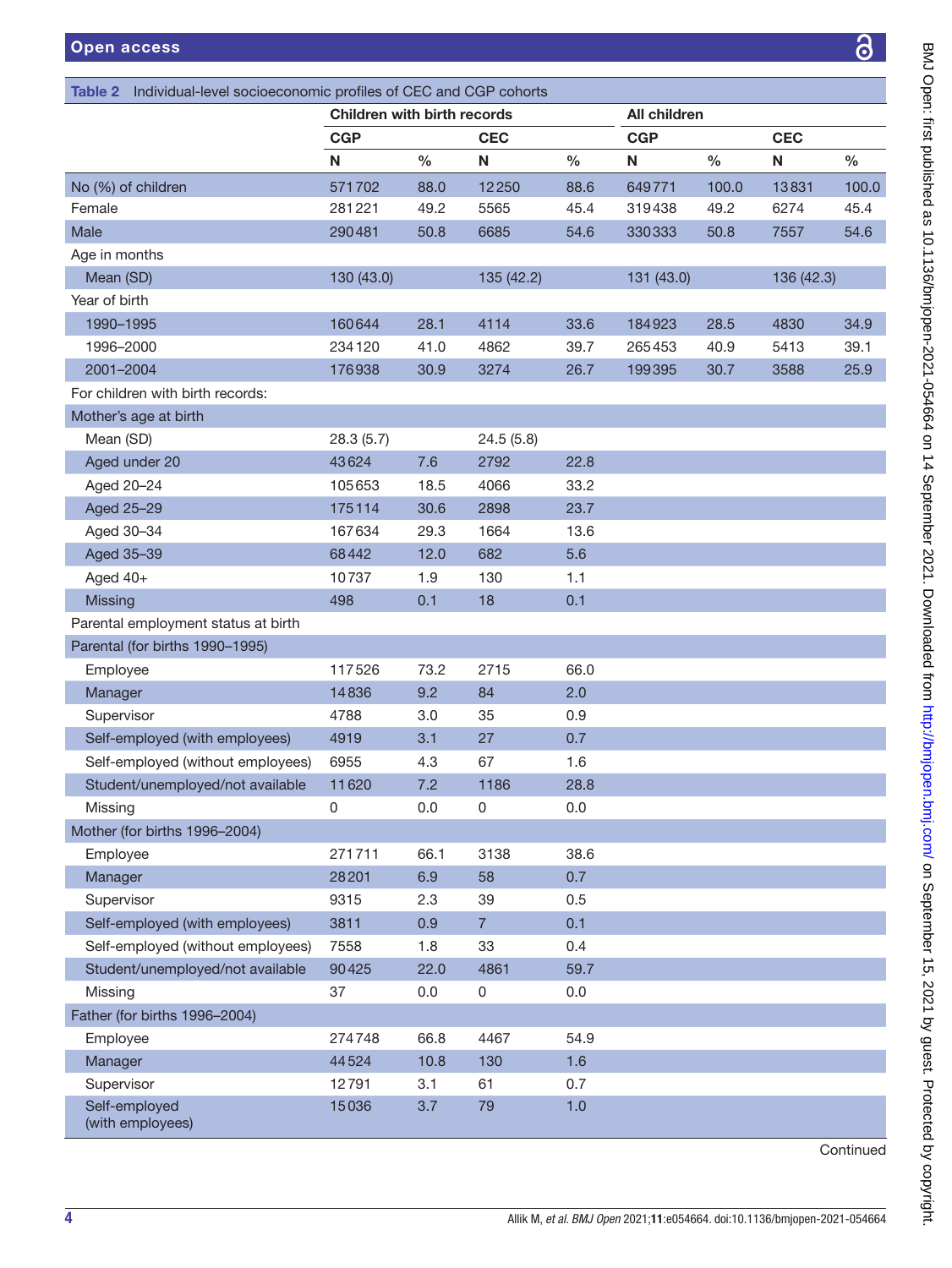| Table 2<br>Continued                 |                             |               |            |               |              |               |            |      |
|--------------------------------------|-----------------------------|---------------|------------|---------------|--------------|---------------|------------|------|
|                                      | Children with birth records |               |            |               | All children |               |            |      |
|                                      | <b>CGP</b>                  |               | <b>CEC</b> |               | <b>CGP</b>   |               | <b>CEC</b> |      |
|                                      | N                           | $\frac{0}{0}$ | N          | $\frac{0}{0}$ | N            | $\frac{0}{0}$ | N          | $\%$ |
| Self-employed<br>(without employees) | 24631                       | 6.0           | 285        | 3.5           |              |               |            |      |
| Student/unemployed/not available     | 15889                       | 3.9           | 1227       | 15.1          |              |               |            |      |
| Missing                              | 23439                       | 5.7           | 1887       | 23.2          |              |               |            |      |

CEC, care experienced children; CGP, children in the general population.

(PIS), and cause of death ([online supplemental table 1](https://dx.doi.org/10.1136/bmjopen-2021-054664)). For Accidents & Emergency (A&E) data, only the number of attendances per year for each child was available. All the SMR, PIS and A&E data are collected and shared by Public Health Scotland. The Birth and Death Registrations data are available from the National Records of Scotland. All included health, birth and death data have been widely used in research, undergo regular data quality checks and are considered high quality.<sup>[20–22](#page-11-14)</sup>

For hospitalisations, we also have access to outcomes from 1990 to account for past health. Previous research has identified differences in health service use (in primary care) among both mothers and CEC before the child entered care.<sup>23</sup> For A&E data, past events are recorded from 2007 but the individual-level prescribing data are only available from  $2009$ .<sup>20</sup> For SMR02 and SMR04, admission reason was also recorded and will be used in research if the quality permits.

For CEC, we have data on all care placements during the study period, including the start and end month and year of the placements (giving the length in months) and the care placement type. The majority of children (58%) had one care placement during the study, 18.5% had two, 9.5% three and 5.4% four placements, leaving 8.4% with five or more placements during the 7-year period. [Table](#page-1-0) 1 shows that the most common placement types were at home under a Supervision Requirement (regular contact with social services) (31.2%), in foster care (total 28.8%) or with friends/relatives (17.7%). The mean placement length is 19 months (just over 1.5 years), but this varies considerably across placement types, with residential types generally having shorter placement lengths compared with living within a private (family) household ([table](#page-1-0) 1). The data also include an indicator if the child was in care before the study start date and the length and type of these placements. However, the quality of the earlier records is inconsistent and will require more analysis before we can determine if and how this can be used in research.

The individual-level linkage process of the 10 data sources is described in [online supplemental figure 1](https://dx.doi.org/10.1136/bmjopen-2021-054664) and follows the steps outlined previously for research on dental health. $19$  Data cleaning steps and the size of the two cohorts are described in [figure](#page-2-0) 1. The key data sets in deriving the cohorts were the CLAS return and the PC.

Twins and triplets were removed using information from Birth Registrations (the linkage is based on postcode, date of birth and sex, thus twins living at the same address are difficult to reliably link).

In total, 663602 school-aged children were included in the study. Children were aged 4 to 19 years at the start of the study and 11 to 26 years by the end of follow-up in 2016. In total, 13831 (2.1%) were identified as CEC and 649771 (97.9%) as CGP. There was a higher proportion of male CEC than male CGP (54.6% compared with 50.8%; see [table](#page-3-0) 2). On average, CEC tended to be older than CGP. CEC were aged 11 years and 3 months on average (mean age in months=135, SD 42.2) and CGP aged 10 years and 10 months on average (mean age in months=130, SD 43.0), with a higher proportion of children in the CEC cohort born in the early 1990s. Differences in the age and sex distributions for all CEC and GCP with birth records are comparable with the differences in the age and sex distributions for all CEC and CGP. This suggests that children with birth records available are representative of all children in the study.

# Individual-level socioeconomic profile

In total, 88.6% and 88.0% of CEC and GCP, respectively, had birth records available with information including mothers' age at the time of birth and parental employment status (see [table](#page-3-0) 2, columns on data for children with birth records). On average, mothers of CEC were younger at birth (24.5 years old compared with 28.3 years). In total, 56.1% of mothers of CEC were aged under 25 years, compared with 26.1% of mothers of CGP.

For children born before 1996, only one parent's occupation was recorded at birth (father's occupation if married, otherwise mother's occupation) and we therefore report parental employment status for children born before 1996. Parents of CEC were less likely to be in employment than parents of CGP (71.2% in employment compared with 92.8%). From 1996 onward, both mother's and father's occupation were recorded for all births registered by married couples or for births that were jointly registered by unmarried couples, so we report both mother's and father's employment status. Only 40% of mothers of CEC, born after 1995, were in employment compared with 78% of mothers of CGP. Fathers of CEC were also less likely to be in employment than fathers of CGP. Note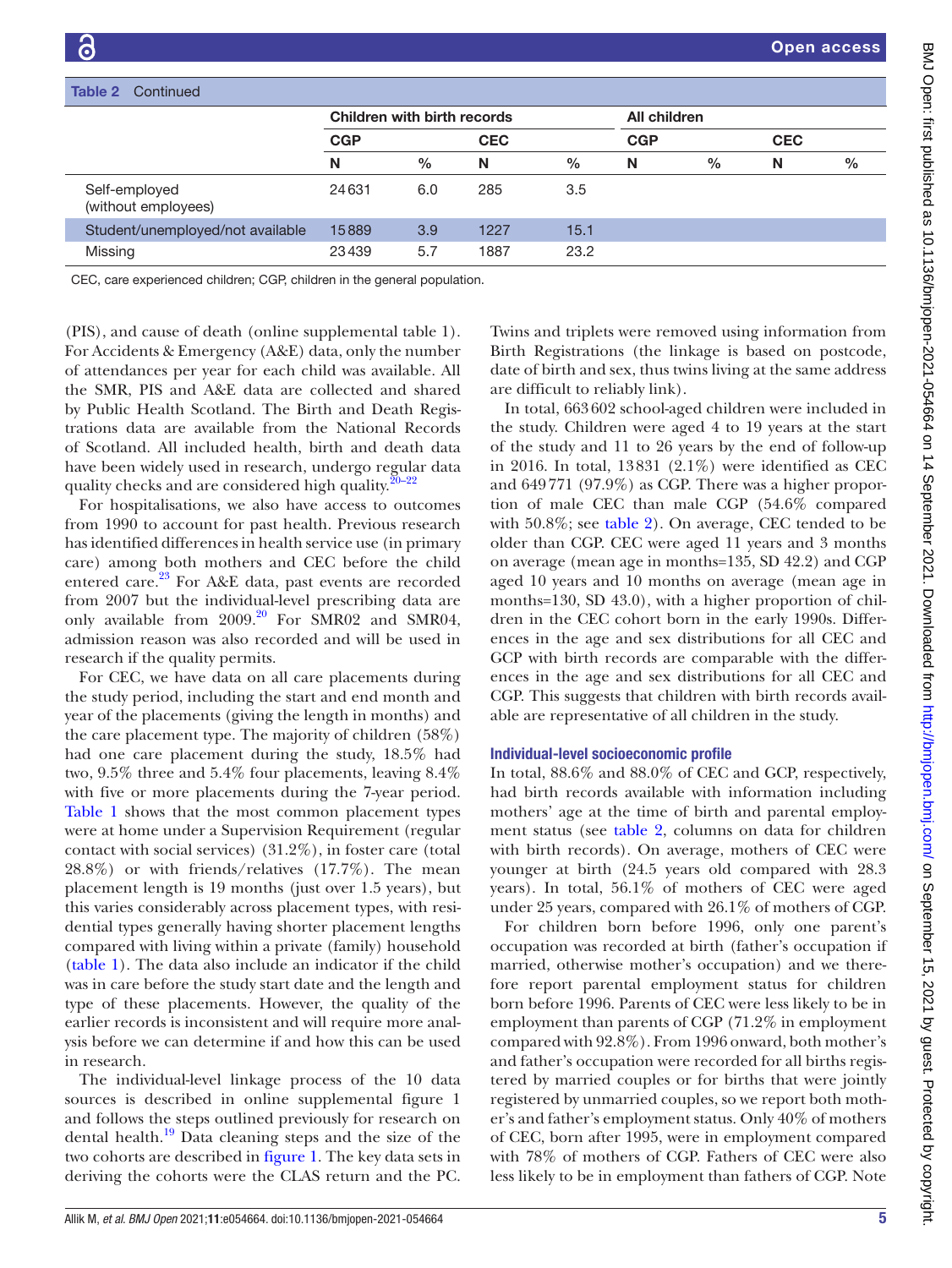|                         | All children with birth record |      | <u> ဟ</u>  |      | All children with birth records |      |       |      | All children |                           |       |           |
|-------------------------|--------------------------------|------|------------|------|---------------------------------|------|-------|------|--------------|---------------------------|-------|-----------|
|                         |                                |      |            |      |                                 |      |       |      |              |                           |       |           |
|                         | Area of residence at birth     |      |            |      | Area of residence in 2009       |      |       |      |              | Area of residence in 2009 |       |           |
|                         | <b>CGP</b>                     |      | <b>CEC</b> |      | <b>CGP</b>                      |      | CEC   |      | <b>CGP</b>   |                           | CEC   |           |
|                         |                                | ℅    | z          | ್    | z                               | వ్   | z     | ್ಧೆ  | z            | ್ಗೆ                       | z     | ℅         |
| No (%) of children      | 571702                         | 88.0 | 12250      | 88.6 | 571702                          | 88.0 | 12250 | 88.6 | 649771       | 100.0                     | 13831 | 100.0     |
| Quintile of deprivation |                                |      |            |      |                                 |      |       |      |              |                           |       |           |
| Q1 (most deprived)      | 142253                         | 24.9 | 7166       | 58.5 | 123331                          | 21.6 | 5061  | 41.3 | 140120       | 21.6                      | 5591  | 40.4      |
| g                       | 116146                         | 20.3 | 2650       | 21.6 | 112764                          | 19.7 | 2636  | 21.5 | 125764       | 19.4                      | 2914  | 21.1      |
| 3                       | 107180                         | 18.7 | 1420       | 11.6 | 110157                          | 19.3 | 1641  | 13.4 | 125704       | 19.3                      | 1852  | 13.4      |
| $\beta$                 | 103610                         | 18.1 | 694        | 5.7  | 112379                          | 19.7 | 1116  | 5.   | 129566       | 19.9                      | 1268  | <u>റ്</u> |
| Q5 (least deprived)     | 101665                         | 17.8 | 303        | 2.5  | 112846                          | 19.7 | 613   | 5.0  | 127979       | 19.7                      | 696   | 5.0       |
| Missing                 | 858                            | 0.2  | 17         | 0.1  | 225                             | O.O  | 1183  | 9.7  | 638          | 5                         | 1510  | 10.9      |

BMJ Open: first published as 10.1136/bmjopen-2021-054664 on 14 September 2021. Downloaded from http://bmjopen.bmj.com/ on September 15, BMJ Open: first published as 10.1136/bmjopen-2021-054664 on 14 September 2021. Downloaded from Http://bmjopen.bmj.com/ Beptember 15, 2021 by guest. Protected by copyright. 2021 by guest. Protected by copyright

also that the occupational status of CEC fathers was more likely to be missing (23.2% compared with 5.7%) indicating more absence among CEC fathers.

# Area-level socioeconomic profile

Birth records include information on area of residence at birth (2001 data zone) and the PC records information on area of residence (2001 data zone) at the start of the study in 2009. We linked data zones at birth to the 2004 Scottish Index of Multiple Deprivation (SIMD) and linked data zones at the start of the study in 2009 to SIMD 2009v2. [Table](#page-5-0) 3 gives the SIMD quintiles for area of birth for all children with birth records, for area of residence at start of study in 2009 for all children with birth records, and for area of residence at start of study in 2009 for all children in the study. In total, 59% of CEC (with birth records) lived in the most deprived quintile of deprivation compared with 25% of CGP at birth. By 2009, 41% of CEC (with birth records) were living in the most deprived quintile, perhaps reflecting residential moves into a less deprived area following birth and being taken into care.

The data zones can also be linked to Health Boards and to the Scottish Government Urban Rural Classification 2003/2004 (at birth) and 2009/2010 (in 2009), used to classify small areas as urban, rural or remote ([online](https://dx.doi.org/10.1136/bmjopen-2021-054664)  [supplemental table 2\)](https://dx.doi.org/10.1136/bmjopen-2021-054664). Scotland is divided into 14 Health Boards which have responsibility for health protection, promotion and the delivery of services to their population. Social care is the responsibility of local government through Scotland's 32 local authorities. In terms of the urban–rural classification, there was a shift for CEC away from large urban areas between birth and 2009 (50% in large urban areas at birth compared with 40% in 2009 for CEC with birth records). Perhaps unsurprisingly, CEC were also more likely to have changed data zones between birth and the start of the study in 2009 ([online supple](https://dx.doi.org/10.1136/bmjopen-2021-054664)[mental table 3\)](https://dx.doi.org/10.1136/bmjopen-2021-054664). Only 12.4% of CEC were living in the same data zone of residence at birth by the beginning of the study. CEC were also more likely to have missing information on data zone of residence, highlighting one of the difficulties in studying hard-to-reach populations. In total, 11% of CEC did not have residential details recorded in the Pupil Census, compared with just 0.04% in the general population.

# National comparisons

<span id="page-5-0"></span>Our cohort of CEC include those who were on the 2009/2010 CLAS return and in the 2009 PC. To give an estimate of how well we capture the whole population of CEC and CGP in Scotland, we compare all children in our CEC cohort with Scottish Government National Children's Social Work Statistics [\(online supplemental](https://dx.doi.org/10.1136/bmjopen-2021-054664)  [table 4](https://dx.doi.org/10.1136/bmjopen-2021-054664)). Compared with national statistics on children in care, we see a very similar sex distribution with around 55% males and 45% females in care. Our age distribution varies in the youngest age group (0–4 years) as we include only school-aged children in our cohort and therefore only have a small proportion of 4-year-olds who were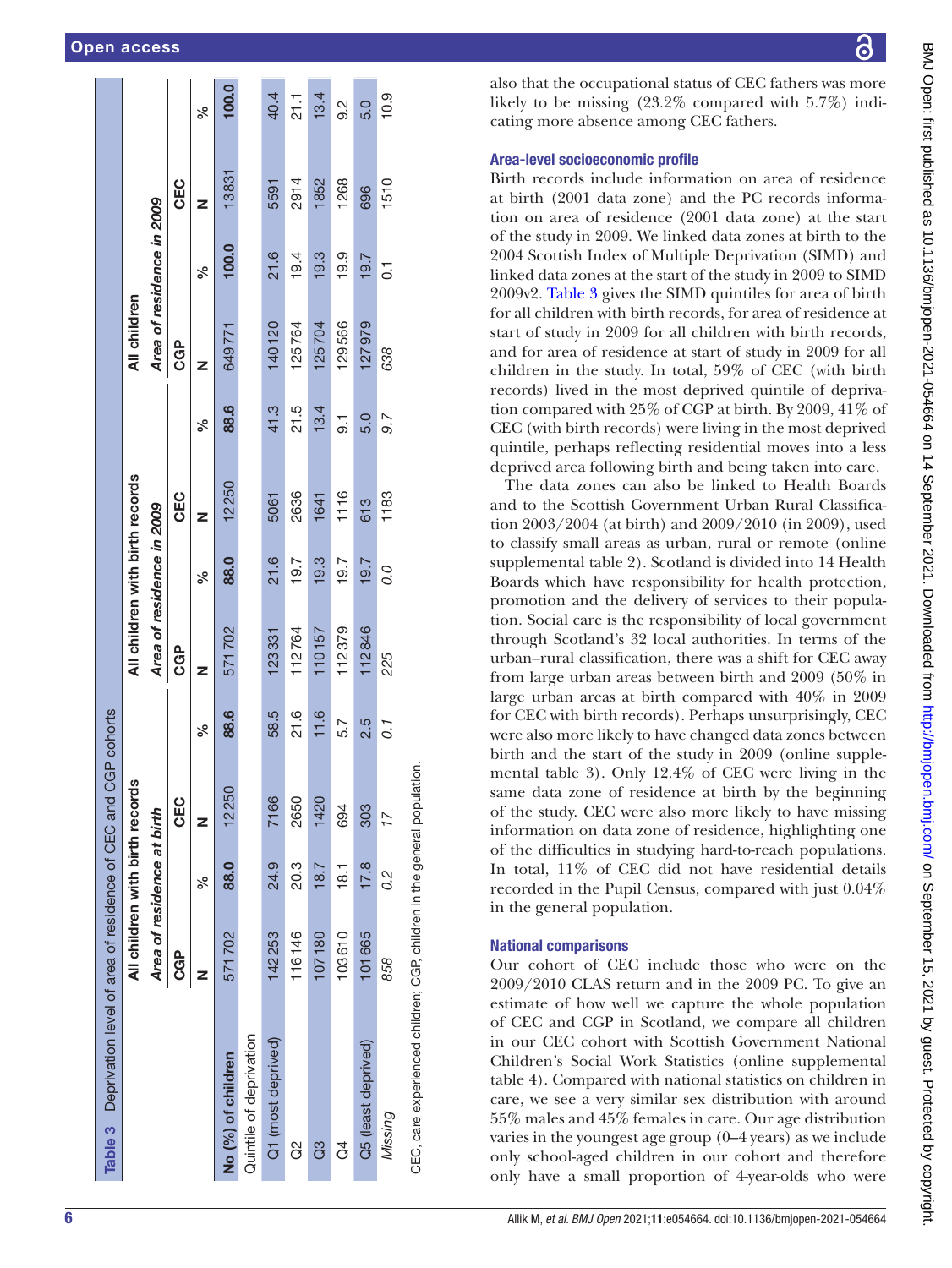<span id="page-6-0"></span>

| Table 4        |                                  |      | Main health outcomes for the two cohorts, 2009-2016 |               |                |            |            |            |                       |
|----------------|----------------------------------|------|-----------------------------------------------------|---------------|----------------|------------|------------|------------|-----------------------|
|                | Children with at least one event |      |                                                     |               | Mean per child |            | Rate*      |            | <b>Ratio of rates</b> |
|                | <b>CGP</b>                       |      | <b>CEC</b>                                          |               | <b>CGP</b>     | <b>CEC</b> | <b>CGP</b> | <b>CEC</b> | <b>CEC:CGP</b>        |
|                | N                                | %†   | N                                                   | $\frac{0}{0}$ |                |            |            |            |                       |
| Total children | 649771                           | 100  | 13831                                               | 100           |                |            |            |            |                       |
| Total female   | 319438                           | 49.2 | 6274                                                | 45.4          |                |            |            |            |                       |
| Deaths         | 746                              | 0.1  | 78                                                  | 0.6           | 0.11           | 0.56       | 15.3       | 83.5       | 5.48                  |
| <b>PIS</b>     | 603628                           | 92.9 | 12597                                               | 91.1          | 28.32          | 34.71      | 3642.3     | 4446.0     | 1.22                  |
| SMR00          | 382590                           | 58.9 | 9427                                                | 68.2          | 6.30           | 8.09       | 469.7      | 736.1      | 1.57                  |
| SMR01          | 179551                           | 27.6 | 5404                                                | 39.1          | 2.22           | 2.60       | 94.0       | 150.5      | 1.60                  |
| <b>SMR02‡</b>  | 14269                            | 4.5  | 1302                                                | 20.8          | 2.82           | 3.24       | 36.6       | 158.5      | 4.33                  |
| SMR04          | 2197                             | 0.3  | 323                                                 | 2.3           | 3.56           | 2.90       | 179.2      | 923.2      | 5.15                  |
| A&E            | 434528                           | 66.9 | 10826                                               | 78.3          | 3.36           | 5.86       | 273.2      | 572.1      | 2.09                  |

SMR00—Outpatient Attendance; SMR01—General/Acute Inpatient and Day Case; SMR02—Maternity Inpatient and Day Case; SMR04— Mental Health Inpatient and Day Case.

\*Age standardised for ages 0–24 using the 2013 European standard population per 1000 person-years (PY). For deaths and SMR04, rates are shown per 100 000 PY.

†Percentage from cohort.

‡Calculated for female members of the cohort.

A&E, Accident & Emergency; CEC, care experienced children; CGP, children in the general population.

registered for school. For ages 5–15, we are capturing very similar numbers of CEC compared with the published national statistics.

We also compared all children in our study (CEC and CGP; n=663602) to Scotland's 2011 census population aged 0–19 years ([online supplemental table 5\)](https://dx.doi.org/10.1136/bmjopen-2021-054664). The comparison with the 2011 population census shows we have captured a high proportion of children of compulsory school age (95.5% of children 5–11years old and 93.4% of children 12–15years old). Note that for ages 5–15, we are including about 95% of the population in Scotland. We also have captured 98.1% of the 2009 Pupil Census population of  $676740$  pupils.<sup>24</sup> In conclusion, these comparisons suggest that our two cohorts are capturing a very high proportion of all school-aged children in Scotland and our study is representative of this population.

# Patient and public involvement statement

We collaborated with CELCIS when planning and designing this research project. We have set up an Advisory Group including representatives from children's charities and public authorities responsible for the welfare of children and CEC to help guide and contextualise the research, and undertake knowledge exchange and user engagement programme. The planned knowledge exchange and user engagement programme will act as patient and public involvement and will be undertaken as the research progresses in 2021/2022.

# Findings to date

The descriptive analysis of the data in [table](#page-6-0) 4 shows that the proportion of CEC who have had at least one event recorded in any of the health data sources is higher

compared with CGP for all data sets except for prescriptions. The biggest differences are evident for deaths, with CEC have 5.5 times higher mortality compared with CGP (CEC<sub>rate</sub>=83.5, CGP<sub>rate</sub>=15.3), and hospitalisations for maternity (CEC have 4.3 times higher rates in SMR02; CEC<sub>rate</sub>=158.5, CGP<sub>rate</sub>=36.6) and mental health inpatient and day cases (CEC have 5.2 times higher rates in SMR04;  $CEC_{\text{rate}} = 923.2$ ,  $CGP_{\text{rate}} = 179.2$ ). CEC also experience substantially more health events (hospital visits, prescriptions) per child in all health data sets, with the biggest differences evident for SMR02, SMR04 and A&E attendances. A similar proportion of CEC and CGP have received at least one prescription during the study period, but the average number of prescriptions is higher for CEC, meaning that, on average, CEC received more prescriptions.

The next tables give the most common prescriptions [\(table](#page-7-0) 5), outpatient clinic specialties [\(table](#page-8-0) 6) and diagnosed condition for acute inpatient admissions ([table](#page-9-0) 7) (for coding schemas, see [online supplemental table 5\)](https://dx.doi.org/10.1136/bmjopen-2021-054664). The outcomes are ordered from largest to smallest by the total number of events for each health outcome and separately for the two cohorts. The resulting different ordering for the two cohorts is intentional and aims to highlight the very marked differences in health between the two cohorts. The tables clearly show that the reasons for contacting the health services are dissimilar between the two cohorts. For example, a higher proportion of the CEC cohort have had prescriptions for depression (CEC=19.7%, CGP=8.1%), psychiatric outpatient clinic attendances (CEC=20.1%, CGP=5.5%) and acute inpatient admissions due to mental and behavioural disorders (CEC=2.2%, CGP=0.3%). The proportion of CEC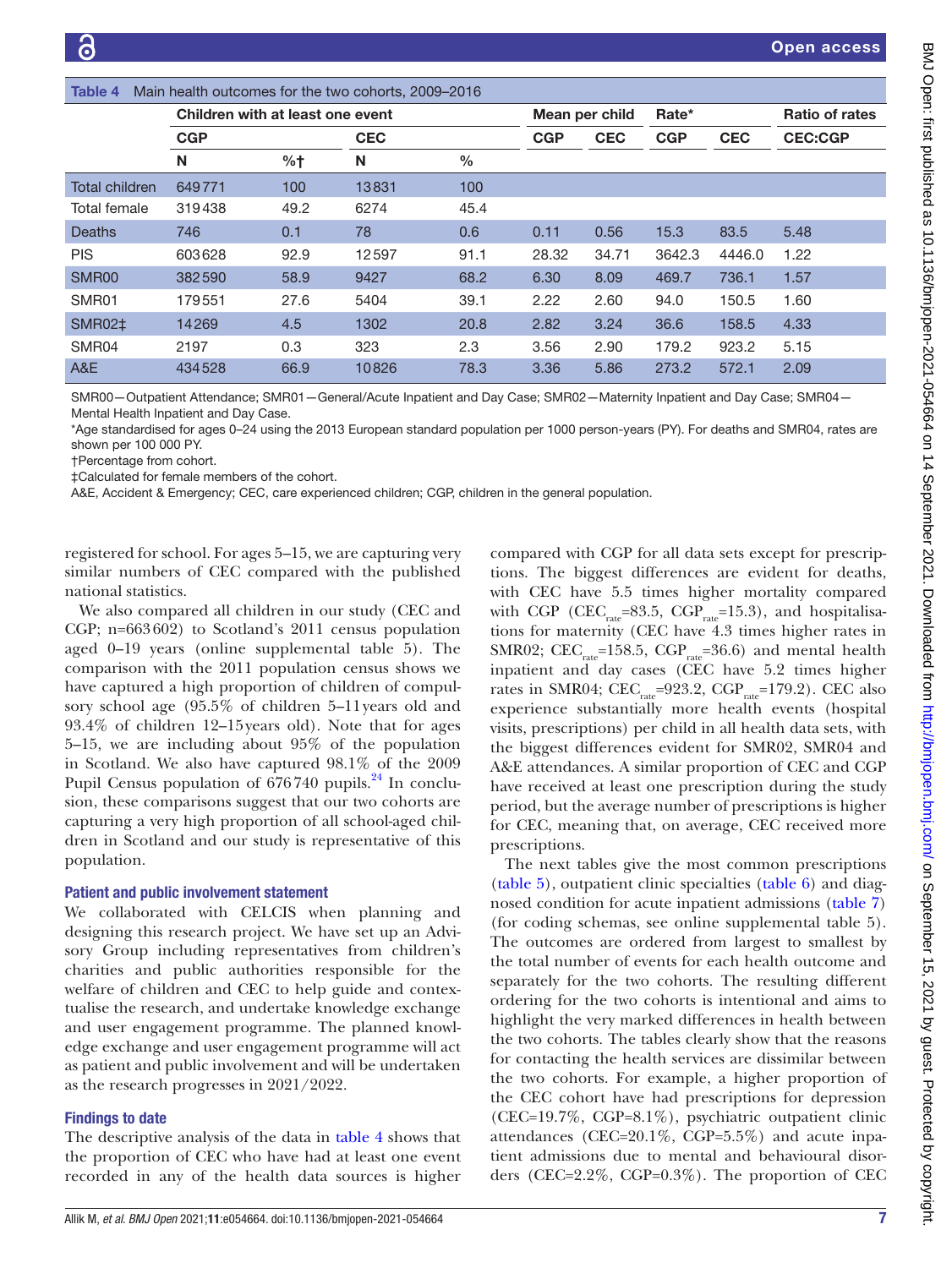|                                                                                                                                       | <b>CGP</b>    |                  |                       |                    |                   |                            | CEC           |                  |          |               |                   |
|---------------------------------------------------------------------------------------------------------------------------------------|---------------|------------------|-----------------------|--------------------|-------------------|----------------------------|---------------|------------------|----------|---------------|-------------------|
|                                                                                                                                       | Prescriptions |                  | Idren<br>ā            |                    |                   |                            | Prescriptions |                  | Children |               |                   |
| <b>BNF</b> chapter/section                                                                                                            | z             | న్               | z                     | ್ಧ                 | Rate <sup>*</sup> | <b>BNF</b> chapter/section | z             | న్               | z        | న్            | Rate <sup>*</sup> |
| 3-Respiratory system                                                                                                                  | 3350333       | 19.6             | 231<br>334            | 51.4               | 689.1             | 4-Central nervous system   | 116988        | 26.8             | 9215     | 66.6          | 1265.2            |
| 301-Bronchodilators                                                                                                                   | 1164625       | 6.8              | 986<br>130            | 20.2               | 241.5             | 407-Analgesics             | 31394         | 7.2              | 7570     | 54.7          | 393.4             |
| 304 - Antihistamines                                                                                                                  | 1108966       | 6.5              | 979<br>236            | 36.5               | 215.6             | 404–CNS and ADHD           | 28455         | 6.5              | 794      | 5.7           | 224.3             |
| 302-Corticosteroids                                                                                                                   | 750694        | 4.               | $\frac{44}{3}$<br>765 | 11.8               | 157.1             | 403-Antidepressant         | 20922         | $4.\overline{8}$ | 2723     | 19.7          | 260.2             |
| $13 - S$ kin                                                                                                                          | 3260944       | 19.1             | 524<br>456            | 70.3               | 690.9             | 3-Respiratory system       | 71972         | 16.5             | 7537     | 54.5          | 713.4             |
|                                                                                                                                       |               |                  |                       |                    |                   | 301-Bronchodilators        | 27163         | 6.2              | 2897     | 20.9          | 265.5             |
| 4-Central nervous system                                                                                                              | 2301960       | 13.5             | 896<br>327            | 50.5               | 530.5             | 302-Corticosteroids        | 16881         | 3.9              | 1625     | 11.7          | 169.9             |
| 407-Analgesics                                                                                                                        | 1020520       | 0.0              | 953<br>279            | 43.1               | 245.1             | 304 - Antihistamines       | 18663         | 4.3              | 4779     | 34.6          | 169.5             |
| 403-Antidepressant                                                                                                                    | 398369        | 2.33             | 68<br>527             | $\overline{\circ}$ | 114.4             |                            |               |                  |          |               |                   |
| 404 – CNS and ADHD                                                                                                                    | 273164        | 1,6              | $\infty$<br>754       | 1.2                | 41.16             | $13 - S$ kin               | 62960         | 14.4             | 9707     | 70.2          | 621.5             |
| 5-Infections                                                                                                                          | 2234038       | 13.1             | 671<br>470            | 72.4               | 487.8             | 5-Infections               | 45127         | 10.3             | 9520     | 68.8          | 448.8             |
| 501 - Antibacterial drugs                                                                                                             | 2055439       | 12.0             | 724<br>454            | 70.0               | 444.7             | 501-Antibacterial drugs    | 41721         | 9.5              | 9178     | 66.4          | 411.0             |
| 703-Contraceptives†                                                                                                                   | 779348        | $4.\overline{6}$ | 343<br>133            | 41.7               | 349.0             | 1001-Drugs used in         | 15104         | 3.5              | 6041     | 43.7          | 146.3             |
| 1001-Drugs used in                                                                                                                    | 638973        | 3.7              | 205<br>258            | 39.7               | 132.6             | rheumatic diseases gout    |               |                  |          |               |                   |
| rheumatic diseases & gout                                                                                                             |               |                  |                       |                    |                   | 601 - Diabetes drugs       | 14391         | 3.3              | 139      | $\frac{0}{1}$ | 124.9             |
| 601-Diabetes drugs                                                                                                                    | 592741        | 3.5              | 5396                  | $0.\overline{8}$   | 105.5             | 703-Contraceptives†        | 11552         | 2.6              | 2685     | 42.8          | 218.4             |
| Age standardised for age groups 0-24 using the 2013 European standard population per 1000 person-years.<br>BNF sections are indented. |               |                  |                       |                    |                   |                            |               |                  |          |               |                   |

<span id="page-7-0"></span>

†For contraceptives, the percentage of children and the age-standardised rate are calculated for the female members of the cohort.<br>ADHD, attention deficit hyperactivity disorder; BNF, British National Formulary; CNS, centr †For contraceptives, the percentage of children and the age-standardised rate are calculated for the female members of the cohort.

ADHD, attention deficit hyperactivity disorder; BNF, British National Formulary; CNS, central nervous system.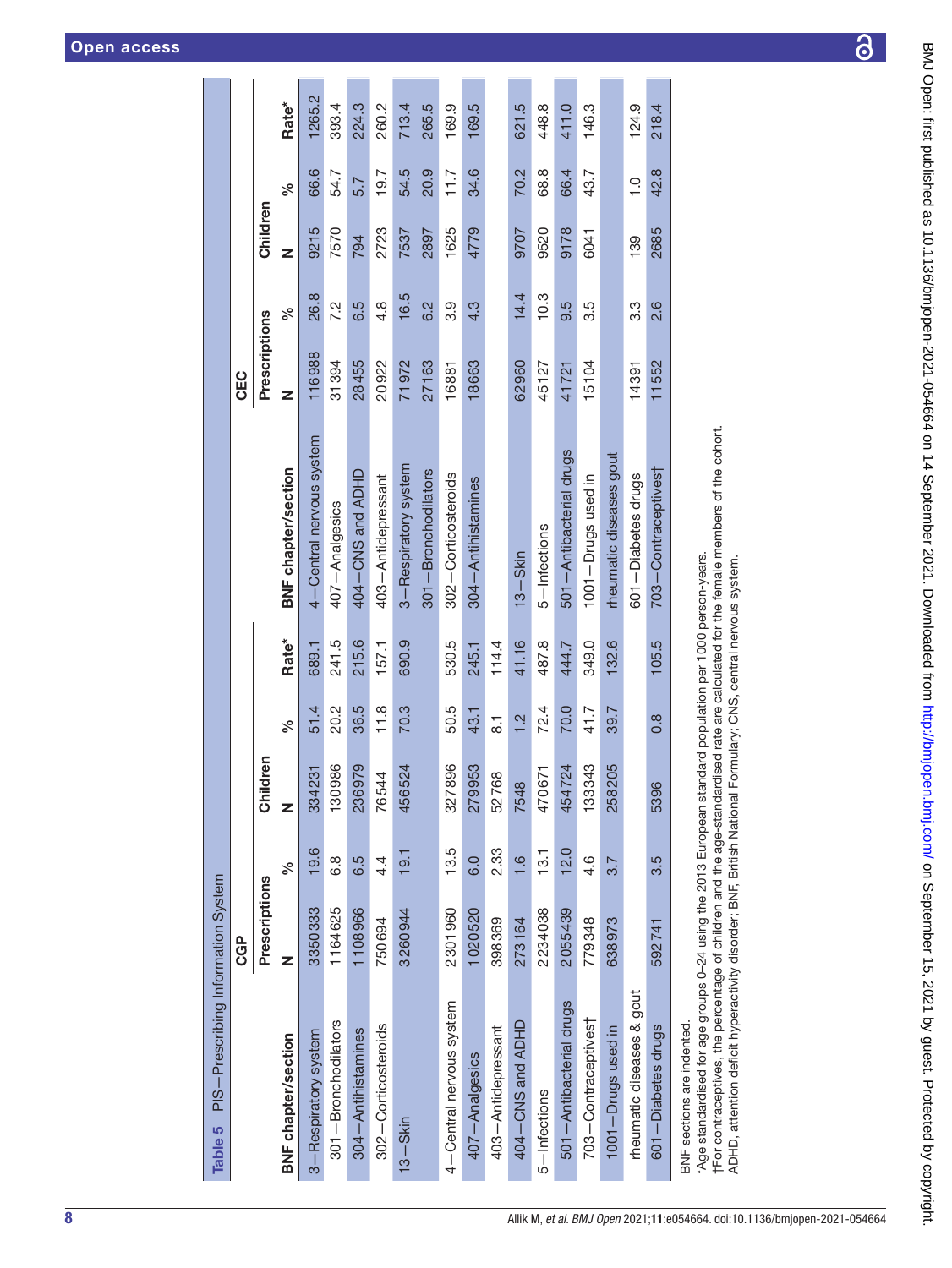| BM/Open: first published as 10.1136/bmjopen-2021-054664 on 14 September 2021. Downloaded from http://bmj |
|----------------------------------------------------------------------------------------------------------|
|                                                                                                          |
|                                                                                                          |
|                                                                                                          |
|                                                                                                          |
|                                                                                                          |
|                                                                                                          |
|                                                                                                          |
|                                                                                                          |
|                                                                                                          |
|                                                                                                          |
|                                                                                                          |
|                                                                                                          |
|                                                                                                          |
|                                                                                                          |
|                                                                                                          |
|                                                                                                          |
| <b>11 2022 - 13 2022 - 13 2022 - 13 2022 - 13 2022</b>                                                   |
|                                                                                                          |
|                                                                                                          |
| くらくにく                                                                                                    |
|                                                                                                          |
|                                                                                                          |
|                                                                                                          |

Table 6 SMR00-Outpatient Attendances

<span id="page-8-0"></span>Table 6

SMR00-Outpatient Attendances

|                                                                                                                                                                                                                                                               | <b>CGP</b>  |                  |                      |                  |               |                                                                                    | CEC                |                  |          |               |       |
|---------------------------------------------------------------------------------------------------------------------------------------------------------------------------------------------------------------------------------------------------------------|-------------|------------------|----------------------|------------------|---------------|------------------------------------------------------------------------------------|--------------------|------------------|----------|---------------|-------|
|                                                                                                                                                                                                                                                               | Attendances |                  | Children             |                  |               |                                                                                    | <b>Attendances</b> |                  | Children |               |       |
| Clinic specialty                                                                                                                                                                                                                                              | Z           | ್ನೇ              | Z                    | ್ನೇ              | Rate*         | Clinic specialty                                                                   | z                  | ್ನೇ              | z        | ್ಧ            | Rate* |
| D5-Orthodontics                                                                                                                                                                                                                                               | 492407      | 20.4             | 50<br>519.           | $\frac{0}{8}$    | 67.5          | Psychiatry (all)                                                                   | 20170              | 26.5             | 2781     | 20.1          | 163.2 |
| C8-Trauma & Orthopaedic Surgery                                                                                                                                                                                                                               | 318094      | 13.2             | 722<br>$\frac{1}{2}$ | 18.7             | 58.8          | C8-Trauma & Orthopaedic Surgery                                                    | 7507               | 9.8              | 2805     | 20.3          | 68.4  |
| AF-Paediatrics                                                                                                                                                                                                                                                | 233131      | $\overline{9.7}$ | 66860                | 10.3             | 49.3          | AF-Paediatrics                                                                     | 7015               | 2.6              | 2034     | 14.7          | 79.7  |
| A7-Dermatology                                                                                                                                                                                                                                                | 203359      | 8.4              | 61886                | 9.S              | 40.3          | D5-Orthodontics                                                                    | 6180               | _<br>∞           | 851      | 6.2           | 42.2  |
| Psychiatry (all)                                                                                                                                                                                                                                              | 195907      | $\overline{8}$ . | 35802                | 5.5              | 32.6          | Obstetrics† (all)                                                                  | 5868               | 7.7              | 1113     | 17.7          | 131.6 |
| C5-Ear, Nose & Throat                                                                                                                                                                                                                                         | 133917      | 5.6              | 63502                | 8.6              | 32.2          | C5-Ear, Nose & Throat                                                              | 3088               | $\frac{1}{4}$    | 1452     | 10.5          | 38.0  |
| Dentistry (all)                                                                                                                                                                                                                                               | 104934      | 4.4              | 24581                | 3.8              | 22.9          | Dentistry (all)                                                                    | 2957               | 3.9              | 797      | 5.8           | 30.8  |
| C7-Ophthalmology                                                                                                                                                                                                                                              | 80998       | 3.4              | 32000                | 4.9              | 21.7          | T2-Midwiferyt                                                                      | 2694               | 3.5              | 255      | $\frac{1}{4}$ | 65.4  |
| A9-Gastroenterology                                                                                                                                                                                                                                           | 47755       | 2.0              | 14737                | 2.3              | 10.8          | A7-Dermatology                                                                     | 2602               | 3.4              | 858      | 6.2           | 23.5  |
| Obstetrics† (all)                                                                                                                                                                                                                                             | 47015       | 2.0              | 12135                | 3.8              | 26.2          | G5-Learning Disability                                                             | 2134               | $\frac{8}{2}$    | 195      | $\frac{1}{4}$ | 29.9  |
| AH-Neurology                                                                                                                                                                                                                                                  | 46675       | $\frac{1}{2}$    | 17394                | 2.7              | 9.4           | (Mental Handicap)                                                                  |                    |                  |          |               |       |
| F2-Gynaecology†                                                                                                                                                                                                                                               | 45324       | $\frac{0}{1}$    | 25508                | $\frac{0}{8}$    | 23.6          | C7-Ophthalmology                                                                   | 2067               | 2.7              | 869      | 6.3           | 36.4  |
| C9-Plastic Surgery                                                                                                                                                                                                                                            | 44880       | $\frac{0}{1}$    | 16511                | 2.5              | 8.8           | F2-Gynaecology†                                                                    | 1844               | 2.4              | 908      | 14.5          | 44.1  |
|                                                                                                                                                                                                                                                               |             |                  |                      |                  |               | AH-Neurology                                                                       | 1593               | $\overline{2}$ . | 555      | $\frac{4}{1}$ | 15.0  |
| T2-Midwiferyt                                                                                                                                                                                                                                                 | 20510       | 0.9              | 2561                 | 0.4              | 11.3          | C9-Plastic Surgery                                                                 | 1070               | $\overline{1}$   | 393      | $\frac{8}{2}$ | 11.0  |
| G5-Learning Disability                                                                                                                                                                                                                                        | 5033        | $\frac{2}{3}$    | 1026                 | $0.\overline{2}$ | $\frac{1}{4}$ |                                                                                    |                    |                  |          |               |       |
| (Mental Handicap)                                                                                                                                                                                                                                             |             |                  |                      |                  |               | A9-Gastroenterology                                                                | 725                | $\frac{0}{1}$    | 273      | $\frac{0}{2}$ | 6.8   |
| "Age standardised for age groups 0-24 using the 2013 European standard population per 1000 person-years.<br>CEC, care experienced children; CGP, children in the general population<br>tFor obstetrics, gynaecology and midwifery, the percentage of children |             |                  |                      |                  |               | and the age-standardised rate are calculated for the female members of the cohort. |                    |                  |          |               |       |

9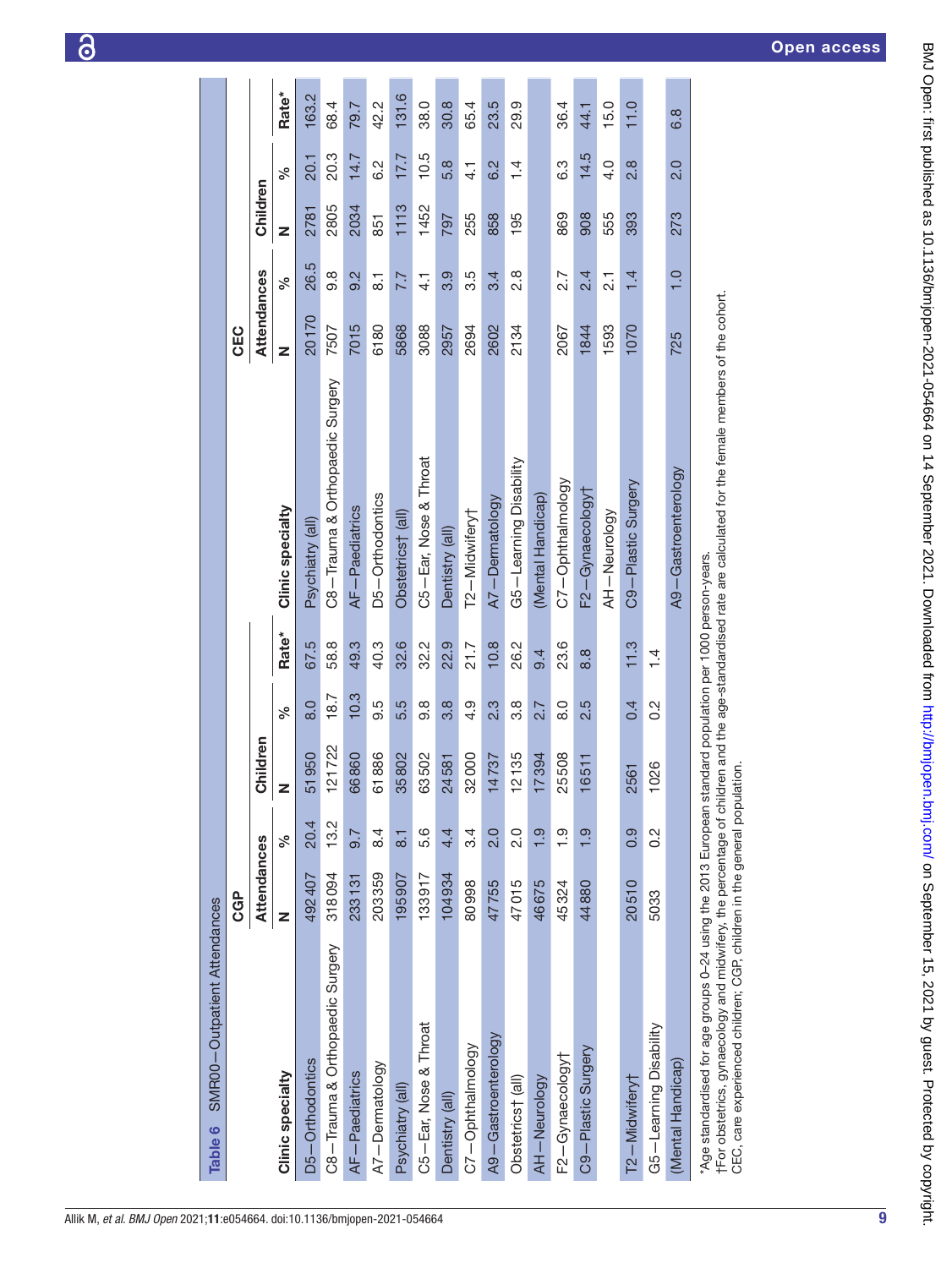<span id="page-9-0"></span>

| SMR01-General/Acute Inpatient and Day Cases by ICD-10 chapters<br>Table 7                                                                                                                                                                                                                                        |             |                  |                       |                                |                  |                                    |                    |                  |          |                  |       |
|------------------------------------------------------------------------------------------------------------------------------------------------------------------------------------------------------------------------------------------------------------------------------------------------------------------|-------------|------------------|-----------------------|--------------------------------|------------------|------------------------------------|--------------------|------------------|----------|------------------|-------|
|                                                                                                                                                                                                                                                                                                                  | <b>CGP</b>  |                  |                       |                                |                  |                                    | CEC                |                  |          |                  |       |
| Main diagnosis                                                                                                                                                                                                                                                                                                   | Attendances |                  | hildren<br>ပ          |                                |                  | Main diagnosis                     | <b>Attendances</b> |                  | Children |                  |       |
|                                                                                                                                                                                                                                                                                                                  | Z           | వ్               | z                     | న్                             | Rate*            |                                    | Z                  | వ్               | Z        | న్               | Rate* |
| Diseases of the digestive system                                                                                                                                                                                                                                                                                 | 61704       | 15.5             | 1483<br>4             | 6.4                            | 17.0             | Injury, poisoning and other        | 3900               | 27.7             | 2198     | 15.9             | 36.2  |
| Dental caries (K02)                                                                                                                                                                                                                                                                                              | 14084       | 3.5              | 3301                  | 2.0                            | 7.0              | consequences of external causes    |                    |                  |          |                  |       |
| Injury, poisoning and other                                                                                                                                                                                                                                                                                      | 55038       | 13.8             | 2002<br>4             | 6.5                            | 12.0             | Drug poisoning                     | 1671               | 11.9             | 849      | $\overline{6}$ . | 13.0  |
| consequences of external causes                                                                                                                                                                                                                                                                                  |             |                  |                       |                                |                  | Other injury                       | 1262               | 0.6              | 895      | 6.5              | 10.7  |
| Other injury                                                                                                                                                                                                                                                                                                     | 28726       | 7.2              | 22899                 | 3.5                            | 6.3              | Head injury                        | 626                | 4.5              | 514      | 3.7              | 5.2   |
| Head injury                                                                                                                                                                                                                                                                                                      | 11095       | $\frac{8}{2}$    | 9745                  | 1.5                            | 2.7              | Hand Injury                        | 341                | 2.4              | 298      | $2.\overline{2}$ | 0.9   |
| Drug poisoning                                                                                                                                                                                                                                                                                                   | 9251        | 2.3              | 6129                  | 0.9                            | $\frac{8}{1}$    | Symptoms, signs and abnormal       | 1811               | 12.9             | 1059     | 7.7              | 17.3  |
| Hand injury                                                                                                                                                                                                                                                                                                      | 5966        | 1.5              | 5435                  | $0.\overline{8}$               | $\frac{3}{1}$    | clinical and laboratory findings   |                    |                  |          |                  |       |
| Symptoms, signs and abnormal                                                                                                                                                                                                                                                                                     | 50192       | 12.6             | 33271                 | 5.1                            | 12.0             | Diseases of the digestive system   | 1626               | 11.6             | 1158     | 8.4              | 27.2  |
| clinical and laboratory findings                                                                                                                                                                                                                                                                                 |             |                  |                       |                                |                  | Dental caries (K02)                | 631                | 4.5              | 590      | $4.\overline{3}$ | 17.7  |
| Diseases of the respiratory system                                                                                                                                                                                                                                                                               | 39226       | 9.8              | 25628                 | 3.9                            | 10.5             | Diseases of the respiratory system | 1108               | 7.9              | 618      | 4.5              | 12.4  |
| Asthma                                                                                                                                                                                                                                                                                                           | 9172        | $2.\overline{3}$ | 562<br>$\overline{ }$ | $\frac{2}{1}$                  | 2.7              | Asthma                             | 317                | $2.\overline{3}$ | 116      | $0.\overline{8}$ | 2.9   |
| Diseases of the genitourinary                                                                                                                                                                                                                                                                                    | 25776       | 6.5              | 6600                  | 2.6                            | 5.4              | Diseases of the genitourinary      | 867                | 6.2              | 463      | 3.3              | 7.3   |
| system                                                                                                                                                                                                                                                                                                           |             |                  |                       |                                |                  | system                             |                    |                  |          |                  |       |
| Diseases of the musculoskeletal                                                                                                                                                                                                                                                                                  | 23431       | 5.9              | 2365<br>┯             | တ္<br>$\overline{\phantom{0}}$ | 4.5              | Obstetric <sup>+</sup>             | 702                | 5.0              | 539      | 8.6              | 15.5  |
| system and connective tissue                                                                                                                                                                                                                                                                                     |             |                  |                       |                                |                  | Medical abortion (O04)†            | 538                | $3.\overline{8}$ | 447      | $\overline{7.1}$ | 11.3  |
| Neoplasms                                                                                                                                                                                                                                                                                                        | 21800       | 5.5              | 5340                  | $\frac{8}{2}$                  | 4.9              | Endocrine, nutritional and         | 604                | 4.3              | 114      | $0.\overline{8}$ | 5.7   |
| Examination, observation, etc                                                                                                                                                                                                                                                                                    | 19259       | $4.\overline{8}$ | 2918                  | 2.0                            | 4.4              | metabolic diseases                 |                    |                  |          |                  |       |
| Obstetric†                                                                                                                                                                                                                                                                                                       | 15099       | 3.8              | 3089                  | 4.1                            | 6.9              | Examination, observation, etc      | 566                | 4.0              | 426      | $\overline{3}$ . | 5.1   |
| Medical abortion (O04)†                                                                                                                                                                                                                                                                                          | 13574       | 3.4              | 2107                  | 3.8                            | $\overline{6}$ . | Diseases of the musculoskeletal    | 401                | 2.9              | 234      | $\overline{1}$ . | 5.9   |
| Endocrine, nutritional and                                                                                                                                                                                                                                                                                       | 13910       | rö<br>က          | 978<br>ဇာ             | 0.6                            | 2.6              | system and connective tissue       |                    |                  |          |                  |       |
| metabolic diseases                                                                                                                                                                                                                                                                                               |             |                  |                       |                                |                  | Mental and behavioural disorders   | 399                | $2.\overline{8}$ | 310      | $2.\overline{2}$ | 3.0   |
| Mental and behavioural disorders                                                                                                                                                                                                                                                                                 | 2646        | 0.664            | 207<br>$\mathbf{a}$   | 0.3                            | 0.5              | Neoplasms                          | 168                | 1.195            | 80       | 0.6              | 1.4   |
| tFor obstetrics and medical abortion, the percentage of children and the age-standardised rate are calculated for the female members of the cohort.<br>Age standardised for age groups 0-24 using the 2013 European standard population per 1000 person-years.<br>Subgroups within ICD-10 chapters are indented. |             |                  |                       |                                |                  |                                    |                    |                  |          |                  |       |

 $\overline{\partial}$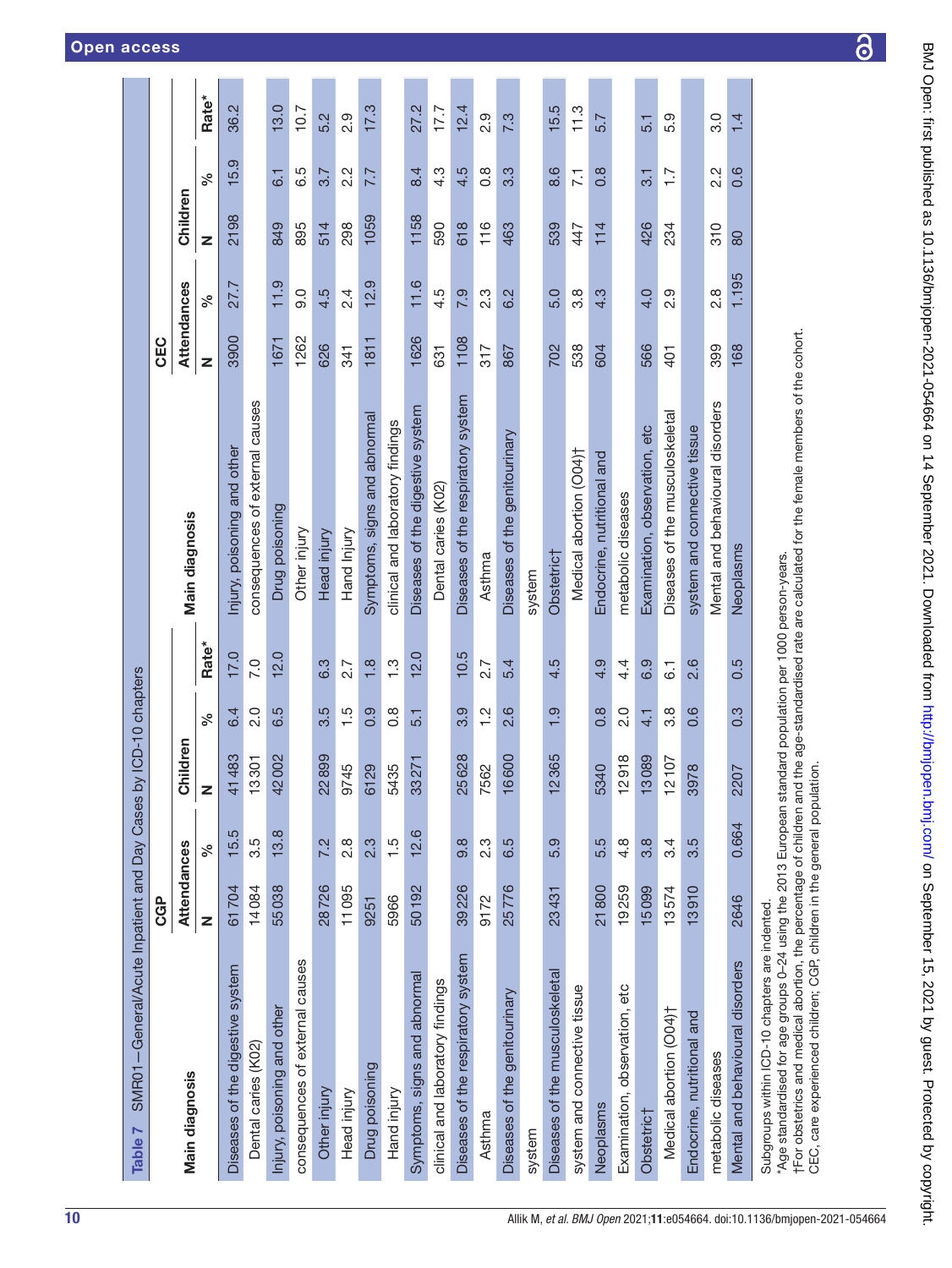hospitalised due to injuries, drug poisoning and other external causes is also higher compared with CGP (for drug poisoning CEC=6.1%, CGP=0.9%). The differences between the two cohorts in age-standardised rates for these prescriptions and hospitalisations are similarly notable.

A higher proportion of care experienced young women have had outpatient obstetrics (CEC=17.7%, CGP=3.8%), gynaecology (CEC=14.5%, CGP=8.0%) and midwifery (CEC=4.1%, CGP=0.4%) clinic attendances, and have had an abortion (CEC=7.1%, CGP=3.8%). The age-standardised rates for these hospital attendances are also higher for the care experienced young women compared with the women in the general population. The proportion of care experienced young women who have been prescribed contraceptives is similar to that of young women in the general population (CEC=42.8%, CGP=41.7%); however, the total number of contraceptive prescriptions and the age-standardised rates are higher for the women in the general population (CEC<sub>rate</sub>=218.4,  $CGP_{rate} = 349.0$ . Without additional data on the type of contraceptive prescribed (long-acting, eg, implants, vs not long-acting, eg, oral contraceptives), we cannot say what drives this difference. However, previous research suggests that women from more deprived areas are more likely to receive long-acting reversible contraceptives,<sup>25</sup> and this could explain why the care experienced women in our cohort have fewer prescriptions compared with the women in the general population.

These initial results show substantial differences in health and health service use between the two cohorts. First, the proportion of children who have been in contact with the health services is higher for the CEC compared with the CGP. Second, CEC have more frequent contact with health services across all data sets. Third, many of the reasons for contacting health services are different for the two cohorts, with the CEC having more frequent contact related to mental, sexual and reproductive health. The level of contact with the health services for some causes (eg, outpatient attendance for ear, nose and throat diseases) is similar for the two cohorts.

The CHiCS cohorts outlined here show substantial differences in the socioeconomic background and health between children who have experienced care and those who have not. They provide a unique opportunity for the first population-wide evidence on objective health outcomes for an understudied and vulnerable population of children. Next, our research will focus on explaining the differences in the health outcomes between the two cohorts of children using event history analysis on matched cohorts.

# Strengths and limitations

The CHiCS project is the first national longitudinal data collection in the UK that compares the health of CEC with CGP. In addition to the large population-wide sample and a 7-year follow-up, other main strengths of the study include the wide range of health outcomes available,

along with the high quality and representativeness of the data. Together, these will allow for robust and detailed results on a very vulnerable population group.

The weaknesses of the study include errors in the individual data sets and in data linkage. Of the health data sets, the SMR00 (outpatient attendances) is of weakest quality with more inconsistent or inaccurate recording of sex. However, the noted errors in recording data and in linkage only affect approximately 3% of children in both cohorts and for the rest of the children we did not note any inconsistencies (eg, in sex or age) across the data sets.

Another weakness is that the PC excludes children educated at home or at independent schools. However, only about 25–30 000 children are educated in independent schools (4% of all children attending school in Scotland). $^{26}$  Based on this and on the comparison of our data to the population census estimates of the number of children in Scotland ([online supplemental table 5](https://dx.doi.org/10.1136/bmjopen-2021-054664)), we are confident that our data are representative of school children in Scotland.

Additional potential confounders on parents' background over and above what has been presented (ie, mother's age at birth, parental employment status at birth, area of residence at birth) were not available for this project. However, future research may be able to link maternal health to these data through Birth Registrations.

As this study has highlighted mental, sexual and reproductive health as areas with biggest health differences between the two cohorts, future research would benefit from more focused attention and detailed data collection in a specific area of health. This could include more detailed data on prescriptions (eg, to distinguish longacting and other contraceptives) and, where possible, linking in smaller less often used community health or primary care data sets.

# **Collaboration**

To access the data, the authors applied for data access to the Public Benefit and Privacy Panel for Health and Social Care and to the Scottish Government's Statistics Public Benefit and Privacy Panel. After data access was approved by both organisations, a data sharing agreement between the University of Glasgow and the Scottish Government was agreed. Due to the sensitivity of the data, it will not be made publicly available.

We encourage collaboration from other researchers, charities and public bodies interested in this research that fit with the original aims of this study. We also encourage collaborations to extend the follow-up period of both cohorts to 2020 and beyond to study the effects of national lock-downs on the health of young adults and care leavers.

Twitter Mirjam Allik [@AllikMirjam,](https://twitter.com/AllikMirjam) Denise Brown [@https://mobile.twitter.com/](https://twitter.com/https://mobile.twitter.com/denisebrown961) [denisebrown961](https://twitter.com/https://mobile.twitter.com/denisebrown961), Alastair H Leyland [@https://mobile.twitter.com/AlastairLeyland](https://twitter.com/https://mobile.twitter.com/AlastairLeyland) and Marion Henderson [@MarionHenders15](https://twitter.com/MarionHenders15)

Acknowledgements The authors would like to acknowledge the support of the eDRIS Team (Public Health Scotland) for their involvement in obtaining approvals, provisioning and linking data and the use of the secure analytical platform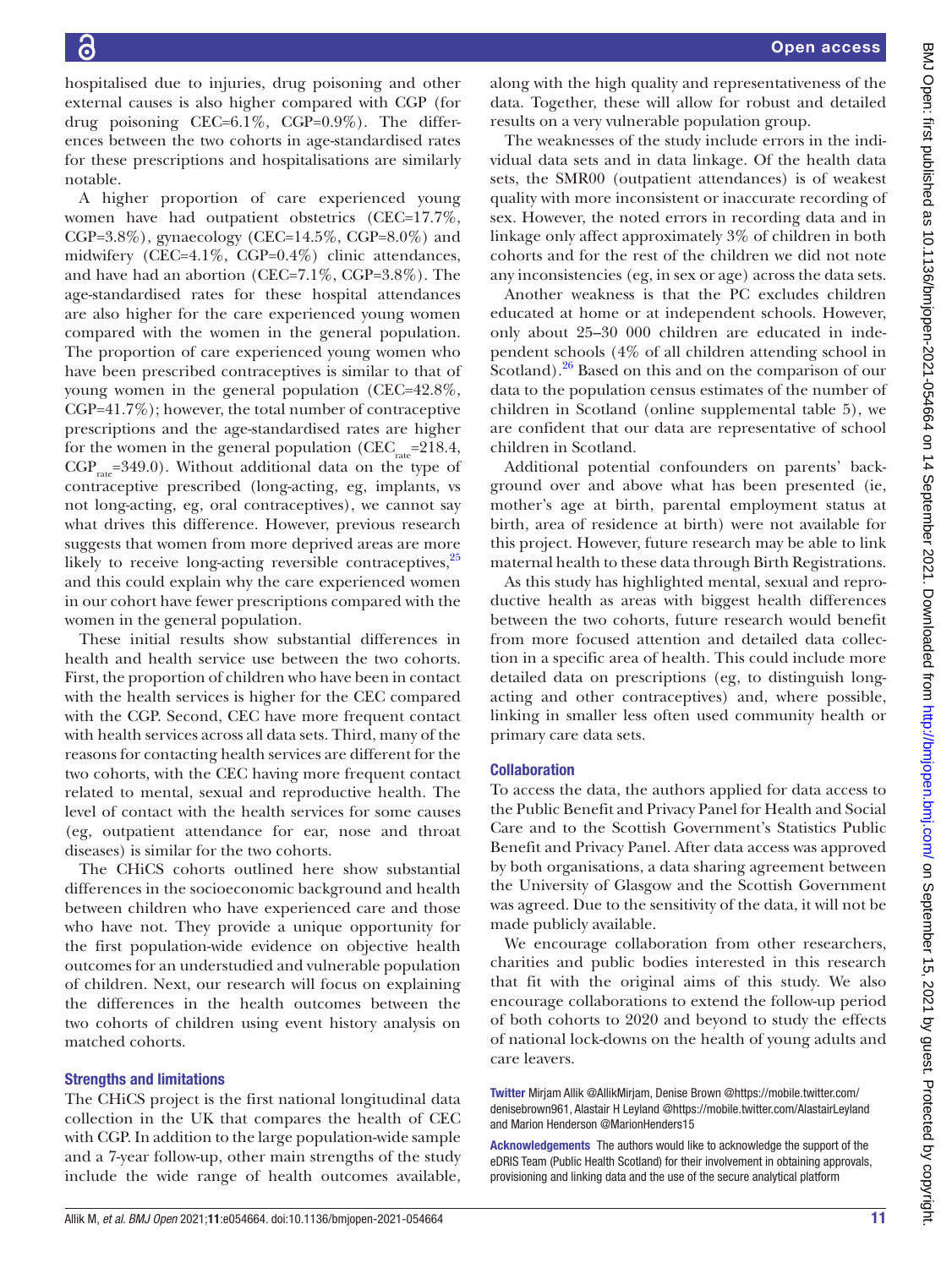# Open access

within the National Safe Haven. The National Records of Scotland undertook the indexing and provided the linkage key for this study. The authors would also like to acknowledge the Scottish Exchange of Data (ScotXed) for allowing us to access their data and the CHiCS project Advisory Group members for their engagement and feedback on the initial study results.

Contributors MA and DB conceived the research idea and carried out most of the research and writing. CTBL and CM assisted in initial data analysis and provided feedback on the draft of this paper. AHL and MH contributed to the research design and have provided important feedback throughout the project and writing of this paper.

Funding This work was supported by the Economic and Social Research Council (grant number ES/T000120/1). The data linkage and access to the National Safe Haven was facilitated by the Urban Big Data Centre (grant number ES/ L011921/1). MA, DB and AHL are also funded by the Medical Research Council (MC\_UU\_00022/2) and the Scottish Government Chief Scientist Office (SPHSU17).

Competing interests None declared.

Patient consent for publication Not required.

Ethics approval Ethical approval was obtained from the University of Glasgow College of Medicine, Veterinary and Life Sciences Ethics Committee (Project No: 200160031).

Provenance and peer review Not commissioned; externally peer reviewed.

Data availability statement Data may be obtained from a third party and are not publicly available. These data can be accessed through applications to the Public Benefit and Privacy Panel for Health and Social Care ([https://www.informationg](https://www.informationgovernance.scot.nhs.uk/pbpphsc/) [overnance.scot.nhs.uk/pbpphsc/https://www.informationgovernance.scot.nhs.uk/](https://www.informationgovernance.scot.nhs.uk/pbpphsc/) [pbpphsc/\)](https://www.informationgovernance.scot.nhs.uk/pbpphsc/) and to the Scottish Government's Statistics Public Benefit and Privacy Panel [\(https://www.gov.scot/publications/scottish-government-statistics-request](https://www.gov.scot/publications/scottish-government-statistics-request-our-data/)[our-data/\)](https://www.gov.scot/publications/scottish-government-statistics-request-our-data/).

Supplemental material This content has been supplied by the author(s). It has not been vetted by BMJ Publishing Group Limited (BMJ) and may not have been peer-reviewed. Any opinions or recommendations discussed are solely those of the author(s) and are not endorsed by BMJ. BMJ disclaims all liability and responsibility arising from any reliance placed on the content. Where the content includes any translated material, BMJ does not warrant the accuracy and reliability of the translations (including but not limited to local regulations, clinical guidelines, terminology, drug names and drug dosages), and is not responsible for any error and/or omissions arising from translation and adaptation or otherwise.

Open access This is an open access article distributed in accordance with the Creative Commons Attribution 4.0 Unported (CC BY 4.0) license, which permits others to copy, redistribute, remix, transform and build upon this work for any purpose, provided the original work is properly cited, a link to the licence is given, and indication of whether changes were made. See: [https://creativecommons.org/](https://creativecommons.org/licenses/by/4.0/) [licenses/by/4.0/.](https://creativecommons.org/licenses/by/4.0/)

#### ORCID iD

Mirjam Allik<http://orcid.org/0000-0003-1674-3469>

#### **REFERENCES**

- <span id="page-11-0"></span>1 Meltzer H, Lader D, Corbin T, *et al*. *The mental health of young people looked after by local authorities in Scotland*. Newport: Office for National Statistics, 2004.
- <span id="page-11-1"></span>2 Ridley J, McCluskey S. Exploring the perceptions of young people in care and care leavers of the health needs. *Scott J Resid Care* 2003;2:55–65.
- 3 Reilly C, Johnson DR, Ferguson K. Validation of the Massachusetts Youth Screening Instrument with a looked after population. *[Clin Child](http://dx.doi.org/10.1177/1359104518799119)  [Psychol Psychiatry](http://dx.doi.org/10.1177/1359104518799119)* 2019;24:593–607.
- <span id="page-11-2"></span>4 McMahon AD, Elliott L, Macpherson LM, *et al*. Inequalities in the dental health needs and access to dental services among looked

after children in Scotland: a population data linkage study. *[Arch Dis](http://dx.doi.org/10.1136/archdischild-2016-312389)  [Child](http://dx.doi.org/10.1136/archdischild-2016-312389)* 2018;103:39–43.

- <span id="page-11-3"></span>5 Brown D, Allik M, Dundas R, *et al*. All-cause and cause-specific mortality in Scotland 1981–2011 by age, sex and deprivation: a population-based study. *[Eur J Public Health](http://dx.doi.org/10.1093/eurpub/ckz010)* 2019;29:647–55.
- <span id="page-11-4"></span>6 Bywaters P, Scourfield J, Jones C, *et al*. Child welfare inequalities in the four nations of the UK. *[J Soc Work](http://dx.doi.org/10.1177/1468017318793479)* 2020;20:193–215.
- <span id="page-11-5"></span>7 Murray ET, Lacey R, Maughan B, *et al*. Association of childhood out-of-home care status with all-cause mortality up to 42-years later: Office of National Statistics Longitudinal Study. *[BMC Public Health](http://dx.doi.org/10.1186/s12889-020-08867-3)* 2020;20:735.
- <span id="page-11-6"></span>8 Viner RM, Taylor B. Adult health and social outcomes of children who have been in public care: population-based study. *[Pediatrics](http://dx.doi.org/10.1542/peds.2004-1311)* 2005;115:894–9.
- <span id="page-11-7"></span>9 Martin A, Ford T, Goodman R, *et al*. Physical illness in looked-after children: a cross-sectional study. *[Arch Dis Child](http://dx.doi.org/10.1136/archdischild-2013-303993)* 2014;99:103–7.
- <span id="page-11-8"></span>10 Craine N, Midgley C, Zou L, *et al*. Elevated teenage conception risk amongst looked after children; a national audit. *[Public Health](http://dx.doi.org/10.1016/j.puhe.2014.05.008)* 2014;128:668–70.
- <span id="page-11-9"></span>11 Berlin M, Vinnerljung B, Hjern A. School performance in primary school and psychosocial problems in young adulthood among care leavers from long term foster care. *[Child Youth Serv Rev](http://dx.doi.org/10.1016/j.childyouth.2011.08.024)* 2011;33:2489–97.
- 12 Taussig HN, Harpin SB, Maguire SA. Suicidality among preadolescent maltreated children in foster care. *[Child Maltreat](http://dx.doi.org/10.1177/1077559514525503)* 2014;19:17–26.
- 13 Vinnerljung B, Hjern A, Lindblad F. Suicide attempts and severe psychiatric morbidity among former child welfare clients—a national cohort study. *[J Child Psychol Psychiatry](http://dx.doi.org/10.1111/j.1469-7610.2005.01530.x)* 2006;47:723–33.
- 14 Vinnerljung B, Ribe M. Mortality after care among young adult foster children in Sweden. *[Int J Soc Welf](http://dx.doi.org/10.1111/1468-2397.00169)* 2001;10:164–73.
- 15 Katz LY, Au W, Singal D, *et al*. Suicide and suicide attempts in children and adolescents in the child welfare system. *[CMAJ](http://dx.doi.org/10.1503/cmaj.110749)* 2011;183:1977–81.
- <span id="page-11-10"></span>16 Hjern A, Vinnerljung B, Lindblad F. Avoidable mortality among child welfare recipients and intercountry adoptees: a national cohort study. *[J Epidemiol Community Health](http://dx.doi.org/10.1136/jech.2003.014282)* 2004;58:412–7.
- <span id="page-11-11"></span>17 Rubin DM, Alessandrini EA, Feudtner C, *et al*. Placement changes and emergency department visits in the first year of foster care. *[Pediatrics](http://dx.doi.org/10.1542/peds.2003-0594-F)* 2004;114:e354–60.
- <span id="page-11-12"></span>18 Scott S, Hattie R, Tannahill C. *Looked after children in Glasgow and Scotland: a health needs assessment*. Glasgow: NHS Health Scotland, 2013.
- <span id="page-11-13"></span>19 Clark D, King A, Sharpe K, *et al*. Linking routinely collected social work, education and health data to enable monitoring of the health and health care of school-aged children in state care ('looked after children') in Scotland: a national demonstration project. *[Public Health](http://dx.doi.org/10.1016/j.puhe.2017.05.003)* 2017;150:101–11.
- <span id="page-11-14"></span>20 Alvarez-Madrazo S, McTaggart S, Nangle C, *et al*. Data resource profile: The Scottish National Prescribing Information System (PIS). *[Int J Epidemiol](http://dx.doi.org/10.1093/ije/dyw060)* 2016;45:714–5.
- 21 PHS Public Health Scotland. About data quality assurance, 2021. Available: [https://www.isdscotland.org/Products-and-Services/Data-](https://www.isdscotland.org/Products-and-Services/Data-Quality/About-Data-Quality-Assurance.asp)[Quality/About-Data-Quality-Assurance.asp](https://www.isdscotland.org/Products-and-Services/Data-Quality/About-Data-Quality-Assurance.asp)
- 22 NRS National Records of Scotland. Quality assurance of administrative data used in population statistics: births and deaths data, 2020. Available: [https://www.nrscotland.gov.uk/files/statistics/](https://www.nrscotland.gov.uk/files/statistics/population/quality-assurance/qaad-births-deaths-data.pdf) [population/quality-assurance/qaad-births-deaths-data.pdf](https://www.nrscotland.gov.uk/files/statistics/population/quality-assurance/qaad-births-deaths-data.pdf)
- <span id="page-11-15"></span>23 Simkiss DE, Spencer NJ, Stallard N, *et al*. Health service use in families where children enter public care: a nested case control study using the General Practice Research Database. *[BMC Health Serv](http://dx.doi.org/10.1186/1472-6963-12-65)  [Res](http://dx.doi.org/10.1186/1472-6963-12-65)* 2012;12:65.
- <span id="page-11-16"></span>24 The Scottish Government. Pupil census: supplementary statistics, 2021. Available: [https://www.gov.scot/publications/pupil-census](https://www.gov.scot/publications/pupil-census-supplementary-statistics/)[supplementary-statistics/](https://www.gov.scot/publications/pupil-census-supplementary-statistics/)
- <span id="page-11-17"></span>25 Morgan CR, Liu H. The relationship between area deprivation and prescription of long-acting reversible contraception in women of reproductive age in Lothian, Scotland, UK. *[J Fam Plann Reprod](http://dx.doi.org/10.1136/jfprhc-2016-101553)  [Health Care](http://dx.doi.org/10.1136/jfprhc-2016-101553)* 2017;43:281–8.
- <span id="page-11-18"></span>26 SCIS Scottish Council of Independent Schools. Facts and figures, 2021. Available: <https://www.scis.org.uk/facts-and-figures/>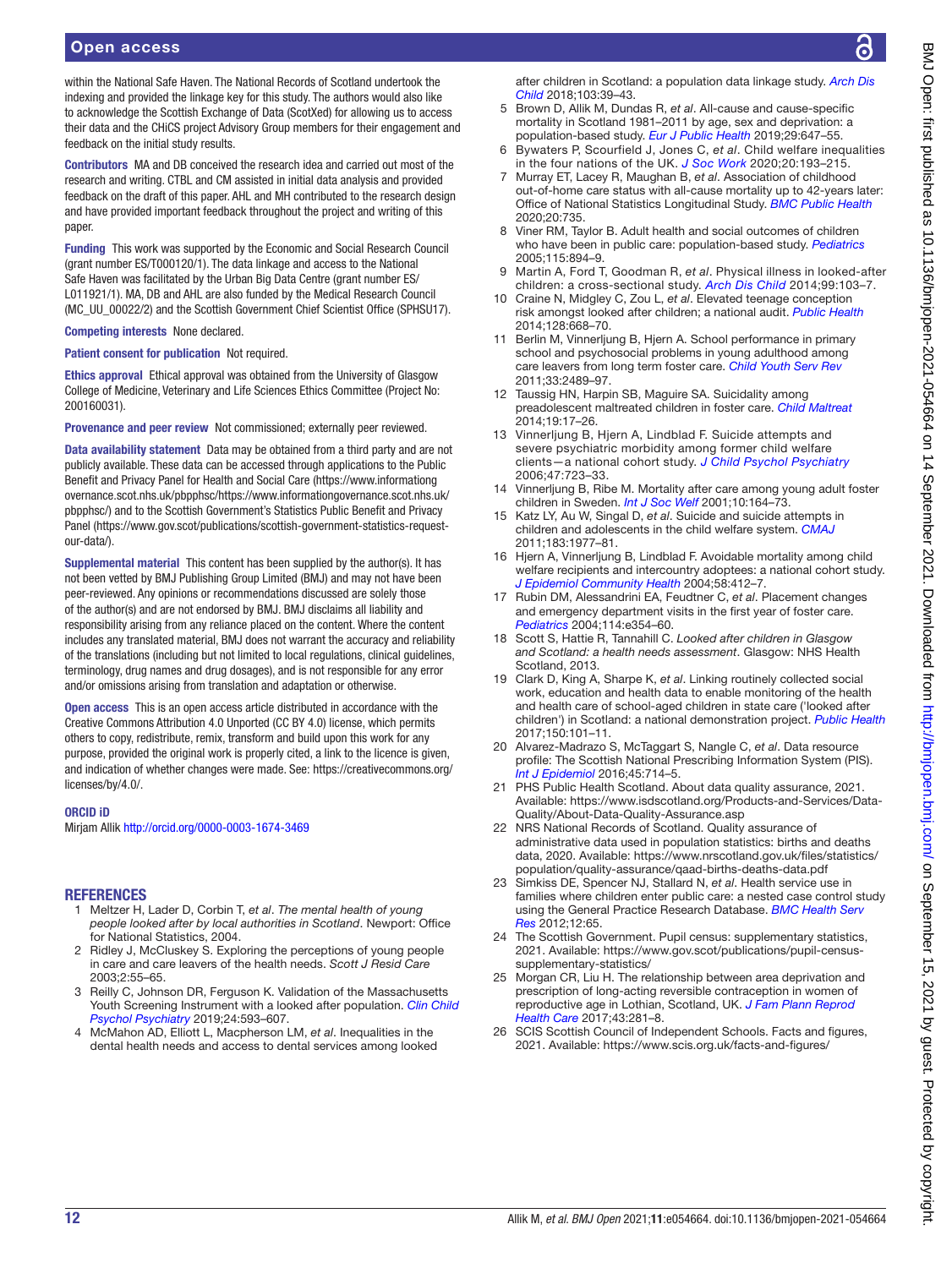## Supplement

# Table S.1: Health outcomes of interest

| Data set                           | Prior     | <b>Outcome measures</b>        | <b>Total events 2009-2016</b> |          |
|------------------------------------|-----------|--------------------------------|-------------------------------|----------|
|                                    | health    |                                | <b>N</b> Valid                | % Valid* |
| Death Records                      | <b>NA</b> | Number of deaths               |                               |          |
|                                    |           | Cause of death                 | 824                           | 100      |
| PIS - Prescribing Information      | No        | Number of prescriptions        |                               |          |
| System                             |           | <b>BNF</b> chapter/section     | 17,533,253                    | 99.3     |
| SMR00 - Outpatient                 | Yes       | Number of admissions           |                               |          |
| Attendance                         |           | Speciality                     | 2,487,792                     | 100      |
| SMR01 - General/ Acute             | Yes       | Number of admissions           |                               |          |
| Inpatient and Day Case             |           | Condition diagnosed            | 412,616                       | 100      |
| SMR02 - Maternity Inpatient        | Yes       | Number of admissions           |                               |          |
| and Day Case                       |           | Condition diagnosed            | 44,447                        | 100      |
|                                    |           | Admission reason               |                               | 100      |
| SMR04 - Mental Health              | Yes       | Number of admissions           |                               |          |
| Inpatient and Day Case             |           | Condition diagnosed            | 8,774                         | 99.9     |
|                                    |           | Admission reason               |                               | 83.8     |
| A&E - Accidents and<br>Emergencies | Yes       | Number of attendances per year | 1,523,815                     | NA.      |

\*Percent with valid code for BNF chapter/section, diagnosed condition or admission reason from total recorded events. Not applicable for A&E attendances.

Page 1 of 6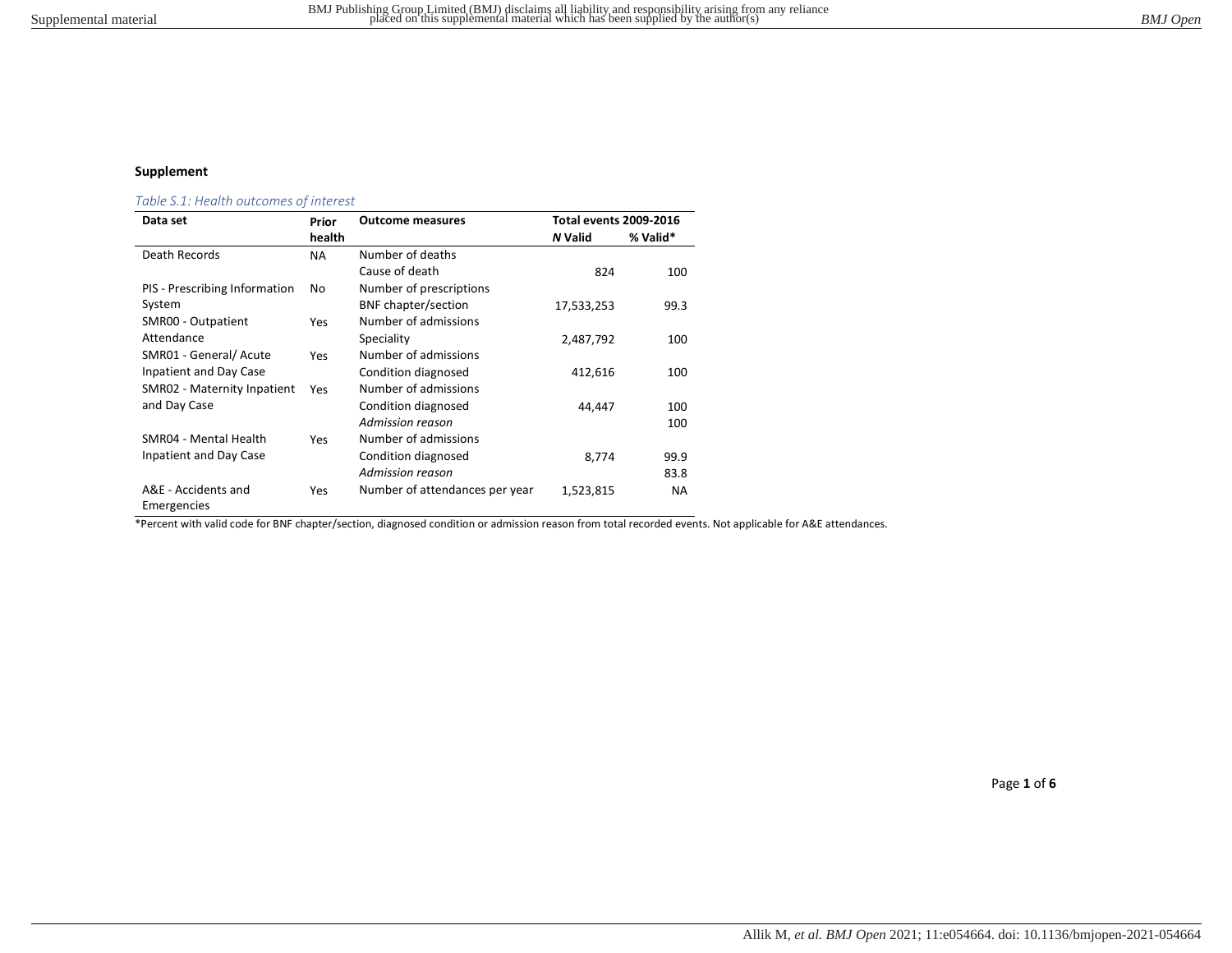#### Table S.2: Urban-Rural Classification and Health Board of residence of CEC and CGP cohorts

|                                   | All children with birth records |      |            |      |                           |      | All children with birth records |      | All children              |       |            |       |
|-----------------------------------|---------------------------------|------|------------|------|---------------------------|------|---------------------------------|------|---------------------------|-------|------------|-------|
|                                   | Area of residence at birth      |      |            |      | Area of residence in 2009 |      |                                 |      | Area of residence in 2009 |       |            |       |
|                                   | <b>CGP</b>                      |      | <b>CEC</b> |      | <b>CGP</b>                |      | <b>CEC</b>                      |      | <b>CGP</b>                |       | <b>CEC</b> |       |
|                                   | N                               | %    | N          | %    | N                         | %    | N                               | %    | N                         | %     | N          | %     |
| Number (%) of children            | 571,702                         | 88.0 | 12,250     | 88.6 | 571,702                   | 88.0 | 12,250                          | 88.6 | 649,771                   | 100.0 | 13,831     | 100.0 |
| <b>Urban-Rural classification</b> |                                 |      |            |      |                           |      |                                 |      |                           |       |            |       |
| Large urban areas                 | 220,713                         | 38.6 | 6,164      | 50.3 | 199,694                   | 34.9 | 4,853                           | 39.6 | 226,405                   | 34.8  | 5,349      | 38.7  |
| Other urban areas                 | 172,673                         | 30.2 | 3,580      | 29.2 | 188,845                   | 33.0 | 3,509                           | 28.6 | 209,340                   | 32.2  | 3,893      | 28.1  |
| Accessible small towns            | 58,649                          | 10.3 | 1,012      | 8.3  | 52,500                    | 9.2  | 861                             | 7.0  | 59,155                    | 9.1   | 944        | 6.8   |
| Remote small towns                | 15,772                          | 2.8  | 363        | 3.0  | 22,037                    | 3.9  | 460                             | 3.8  | 25,424                    | 3.9   | 505        | 3.7   |
| Accessible rural                  | 74,024                          | 12.9 | 823        | 6.7  | 72,390                    | 12.7 | 927                             | 7.6  | 83,801                    | 12.9  | 1,068      | 7.7   |
| Remote rural                      | 29,013                          | 5.1  | 291        | 2.4  | 36,011                    | 6.3  | 457                             | 3.7  | 45,008                    | 6.9   | 562        | 4.1   |
| Missing                           | 858                             | 0.2  | 17         | 0.1  | 225                       | 0.0  | 1,183                           | 9.7  | 638                       | 0.1   | 1,510      | 10.9  |
| <b>Health Boards*</b>             |                                 |      |            |      |                           |      |                                 |      |                           |       |            |       |
| Ayrshire & Clyde                  | 46,869                          | 8.2  | 1,356      | 11.1 |                           |      |                                 |      |                           |       |            |       |
| Ayrshire & Arran                  | 41,008                          | 7.2  | 952        | 7.8  | 43,278                    | 7.6  | 958                             | 7.8  | 47,621                    | 7.3   | 1,072      | 7.8   |
| <b>Borders</b>                    | 10,681                          | 1.9  | 131        | 1.1  | 12,031                    | 2.1  | 144                             | 1.2  | 14,663                    | 2.3   | 165        | 1.2   |
| Dumfries & Galloway               | 15,581                          | 2.7  | 261        | 2.1  | 16,037                    | 2.8  | 263                             | 2.1  | 19,064                    | 2.9   | 304        | 2.2   |
| Fife                              | 39,279                          | 6.9  | 640        | 5.2  | 41,013                    | 7.2  | 712                             | 5.8  | 45,907                    | 7.1   | 796        | 5.8   |
| <b>Forth Valley</b>               | 31,866                          | 5.6  | 716        | 5.8  | 33,848                    | 5.9  | 676                             | 5.5  | 37,965                    | 5.8   | 753        | 5.4   |
| Grampian                          | 54,813                          | 9.6  | 1,157      | 9.4  | 55,016                    | 9.6  | 1,013                           | 8.3  | 65,622                    | 10.1  | 1,128      | 8.2   |
| Greater Glasgow (& Clyde)         | 103,106                         | 18.0 | 2,889      | 23.6 | 132,673                   | 23.2 | 3,242                           | 26.5 | 148,650                   | 22.9  | 3,577      | 25.9  |
| Highland                          | 24,089                          | 4.2  | 390        | 3.2  | 34,323                    | 6.0  | 552                             | 4.5  | 41,643                    | 6.4   | 636        | 4.6   |
| Lanarkshire                       | 70,439                          | 12.3 | 935        | 7.6  | 73,274                    | 12.8 | 1,041                           | 8.5  | 89,242                    | 13.7  | 1,142      | 8.3   |
| Lothian                           | 83,929                          | 14.7 | 1,833      | 15.0 | 79,506                    | 13.9 | 1,595                           | 13.0 | 90,757                    | 14.0  | 1,755      | 12.7  |
| Orkney                            | 2,145                           | 0.4  | 21         | 0.2  | 2,206                     | 0.4  | 23                              | 0.2  | 2,709                     | 0.4   | 29         | 0.2   |
| Shetland                          | 2,789                           | 0.5  | 27         | 0.2  | 2,754                     | 0.5  | 24                              | 0.2  | 3,283                     | 0.5   | 27         | 0.2   |
| Tayside                           | 41,514                          | 7.3  | 893        | 7.3  | 42,602                    | 7.5  | 787                             | 6.4  | 48,465                    | 7.5   | 891        | 6.4   |
| Western Isles                     | 2,736                           | 0.5  | 32         | 0.3  | 2,916                     | 0.5  | 37                              | 0.3  | 3,557                     | 0.5   | 46         | 0.3   |
| Missing                           | 858                             | 0.2  | 17         | 0.1  | 225                       | 0.0  | 1,183                           | 9.7  | 638                       | 0.1   | 1,510      | 10.9  |

\*Health Board at birth based on 1995 Health Boards. Health Board in 2009 based on 2006 Health Boards. In 2006, NHS Argyll and Clyde responsibilities were shared between NHS Highland and NHS Greater Glasgow.

Page 2 of 6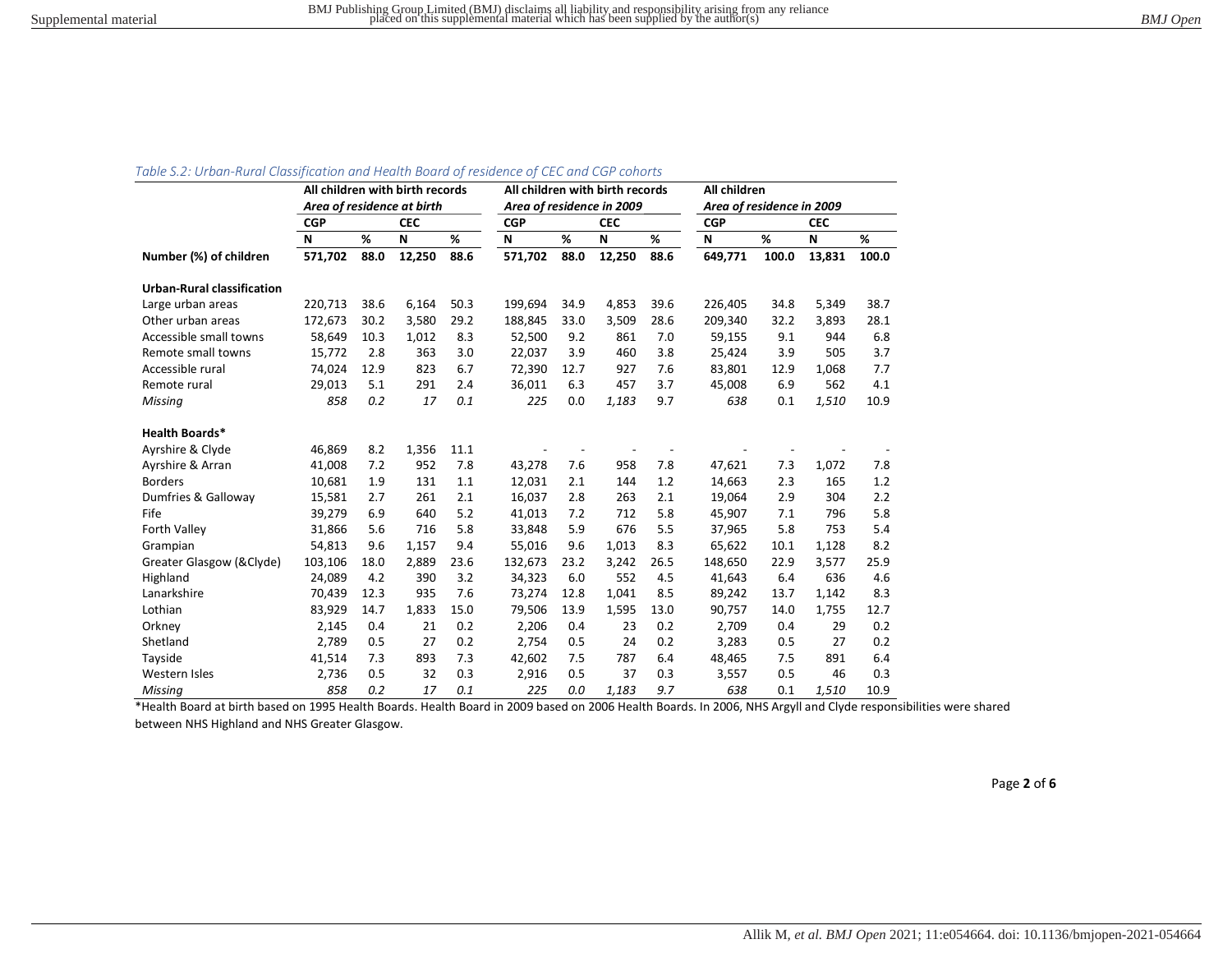#### Table S.3: Residential stability of datazone between birth and 2009

|                                        |         | <b>CGP with birth records</b> | <b>CEC with birth records</b> |      |
|----------------------------------------|---------|-------------------------------|-------------------------------|------|
|                                        | N       | %                             | N                             | ℅    |
|                                        | 571,702 |                               | 12.250                        |      |
| Same data zone at birth and in 2009    | 215,308 | 37.7                          | 1.523                         | 12.4 |
| Moved data zone between birth and 2009 | 355.324 | 62.2                          | 9.527                         | 77.8 |
| Missing*                               | 1.070   | 0.2                           | <i>1,200</i>                  | 9.8  |

\*Of data zones missing in the CGP cohort: 858 are missing at birth, 225 are missing in 2009 and 13 are missing in both periods. Of data zones missing in the CEC cohort: 17 are missing at birth and 1183 are missing in 2009.

| Table S.4: Comparison of CEC cohort to national rates of children looked after by sex and age |  |  |  |  |  |
|-----------------------------------------------------------------------------------------------|--|--|--|--|--|
|                                                                                               |  |  |  |  |  |

|                         |        | CEC cohort: Children<br>on 2009/10 CLAS<br>return and 2009 PC |                                        | National rates of Children Looked After*                     | CEC cohort as %<br>from national<br>rates of |      |                          |
|-------------------------|--------|---------------------------------------------------------------|----------------------------------------|--------------------------------------------------------------|----------------------------------------------|------|--------------------------|
|                         | N      | %                                                             | A) Looked after<br>at 31 March<br>2009 | B) Starting to be looked<br>after 01/08/2009 -<br>31/07/2010 | $A + B$                                      | %    | Children Looked<br>After |
| Female                  | 6,274  | 45.4                                                          | 6,912                                  | 2,288                                                        | 9,200                                        | 45.2 | 68.2                     |
| Male                    | 7,557  | 54.6                                                          | 8,375                                  | 2,571                                                        | 10,946                                       | 54.8 | 69.0                     |
| Age (at 31st July 2009) |        |                                                               |                                        |                                                              |                                              |      |                          |
| $0 - 4$                 | 336    | 2.4                                                           | 3,157                                  | 1,796                                                        | 4,953                                        | 20.7 | 6.8                      |
| 5 to 11                 | 6,670  | 48.2                                                          | 5,510                                  | 1,463                                                        | 6,973                                        | 36   | 95.7                     |
| 12 to 15                | 5,845  | 42.3                                                          | 5,017                                  | 1,555                                                        | 6,572                                        | 32.8 | 88.9                     |
| 16 & 17                 | 956    | 6.9                                                           | 1,457                                  | 45                                                           | 1,502                                        | 9.5  | 63.6                     |
| $18+$                   | 24     | 0.2                                                           | 146                                    | 0                                                            | 146                                          | 1    | 16.4                     |
| Total                   | 13,831 | 100                                                           | 15,287                                 | 4,859                                                        | 20,146                                       | 100  | 68.7                     |

\*Source: https://www.gov.scot/publications/statistics-publication-notice-health-care-series-children-looked-statistics-2009-10/pages/1/

Page 3 of 6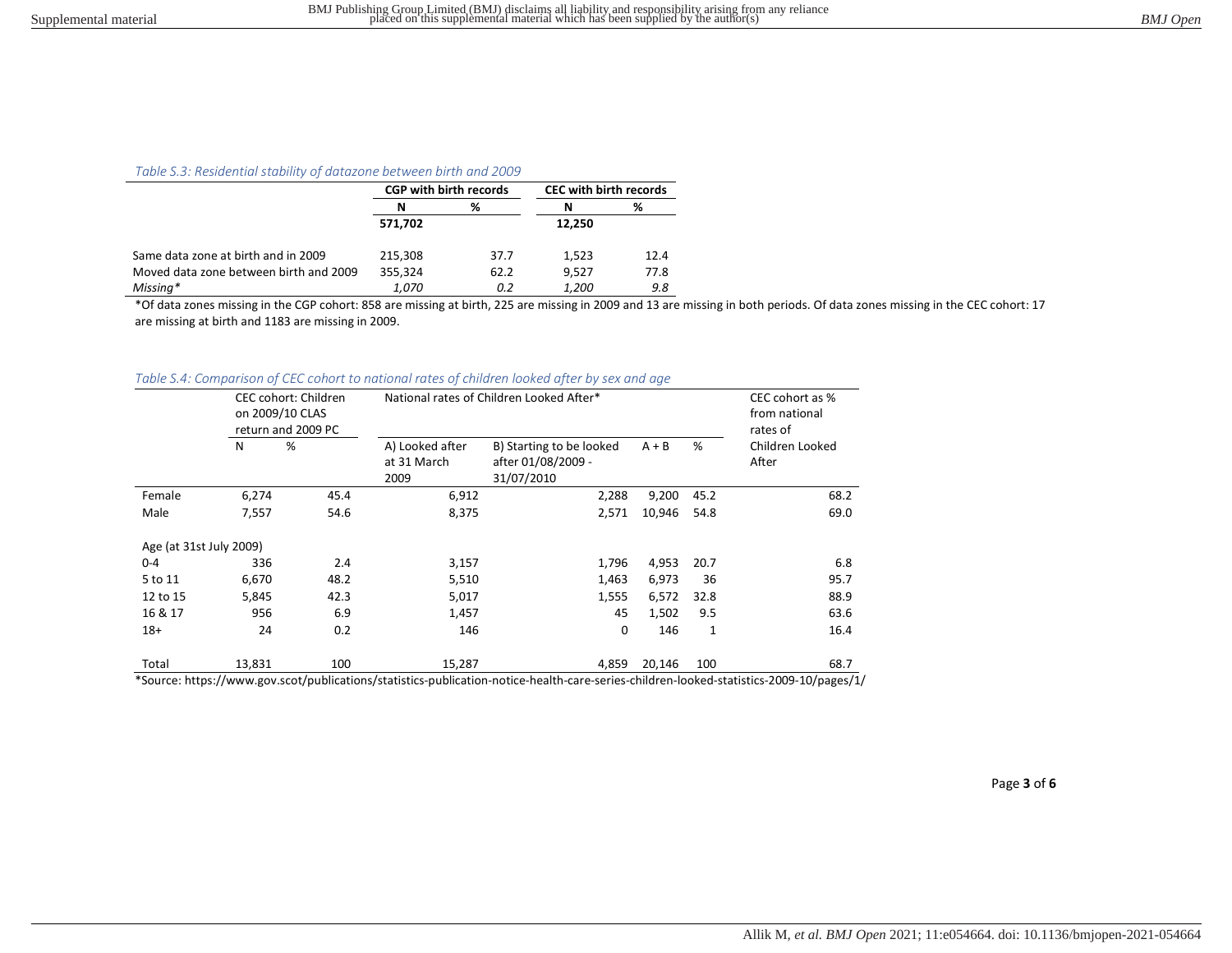# Table S.5: Comparison of all children in study (CEC and CGP) to Scotland's 2011 census population, age 0-19 years

|                                                       | All children in study |      | Scotland's<br>census 2011** |      |             |
|-------------------------------------------------------|-----------------------|------|-----------------------------|------|-------------|
|                                                       | N                     | %    | N                           | %    |             |
| All children in study (CEC and CGP), at 31 July 2009* | 663,602               |      |                             |      |             |
| All children in Scotland at 2011 census               |                       |      | 1,184,879                   |      |             |
|                                                       |                       |      |                             |      | % of census |
|                                                       |                       |      |                             |      | population  |
| Female                                                | 325,712               | 49.1 | 579,949                     | 48.9 | 56.2        |
| Male                                                  | 337,890               | 50.9 | 604,930                     | 51.1 | 55.9        |
|                                                       |                       |      |                             |      |             |
| Age                                                   |                       |      |                             |      |             |
| $0 - 4$                                               | 20,957                | 3.2  | 292,821                     | 24.7 | 7.2         |
| 5 to 11                                               | 364,271               | 54.9 | 381,453                     | 32.2 | 95.5        |
| 12 to 15                                              | 226,091               | 34.1 | 242,057                     | 20.4 | 93.4        |
| 16 & 17                                               | 51,964                | 7.8  | 126,266                     | 10.7 | 41.2        |
| 18 & 19                                               | 319                   | 0.0  | 142,282                     | 12.0 | 0.2         |

\*Includes only those children in publicly-funded schools.

\*\*Source: Scotland's Census 2011. Table DC1117SC – Age by sex, All people

Page 4 of 6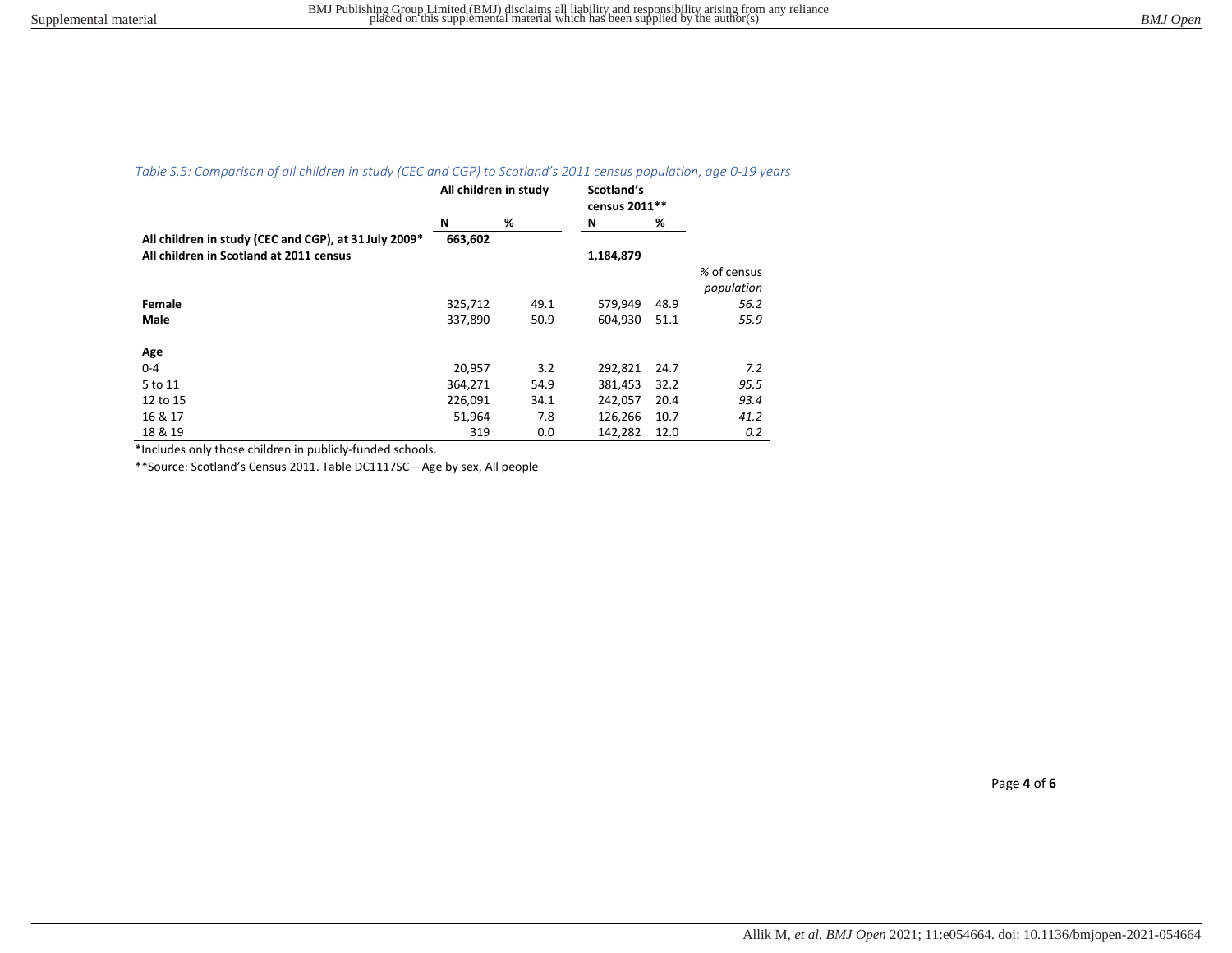## Table S.6: Coding schemas for SMR00 and SMR01

| Label used in tables                                          | Codes                                |
|---------------------------------------------------------------|--------------------------------------|
| <b>Clinic specialty SMR00</b>                                 | Specialty/Discipline Codes included* |
| Psychiatry                                                    | G1, G1A, G2, G21, G22, G3, G4        |
| Dentistry                                                     | D6, D61-D63, D8, DC, DE, DD          |
| Obstetrics                                                    | E11, F3, F31, F32                    |
| <b>Main condition SMR01</b>                                   | ICD-10 codes included                |
| Diseases of the digestive system                              | K00-K93                              |
| Injury, poisoning and certain other consequences of external  |                                      |
| causes                                                        | S00-T98                              |
| Other injury                                                  | S10-S59, S70-T35, T51-T98            |
| Head injury                                                   | S00-S09                              |
| Drug poisoning                                                | T36-T50                              |
| Hand injury                                                   | S60-S69                              |
| Symptoms, signs and abnormal clinical and laboratory findings | R00-R99                              |
| Diseases of the respiratory system                            | J00-J99                              |
| Asthma                                                        | $=$ J45-J46                          |
| Diseases of the genitourinary system                          | N00-N99                              |
| Diseases of the musculoskeletal system and connective tissue  | M00-M99                              |
| Neoplasms                                                     | C00-D48                              |
| Examination, observation, etc                                 | Z00-Z99                              |
| Obstetric                                                     | O00-O99                              |
| Endocrine, nutritional and metabolic diseases                 | E00-E90                              |
| Mental and behavioural disorders                              | F00-F99                              |

\*Clinic specialty codes are described in the SMR00 crib sheet https://www.ndc.scot.nhs.uk/Data-Dictionary/SMR-Crib-Sheets/SMR00\_CRIB\_07012021.pdf

Page 5 of 6